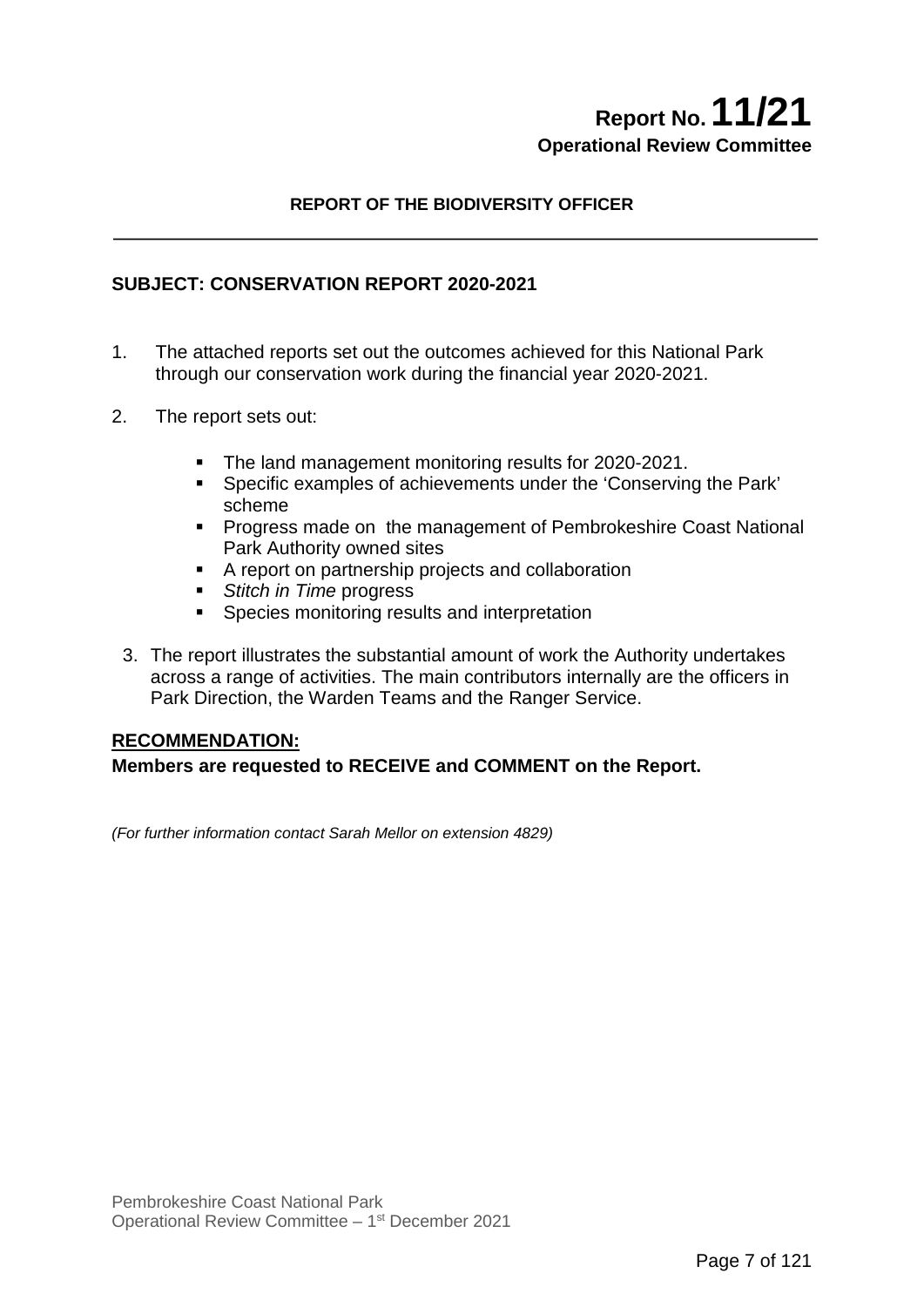# Conservation Report 2020 to 2021



Shelduck © Mike Camplin

# **Pembrokeshire Coast National Park Authority**

**Operational Review Committee 1st Dec 2021**

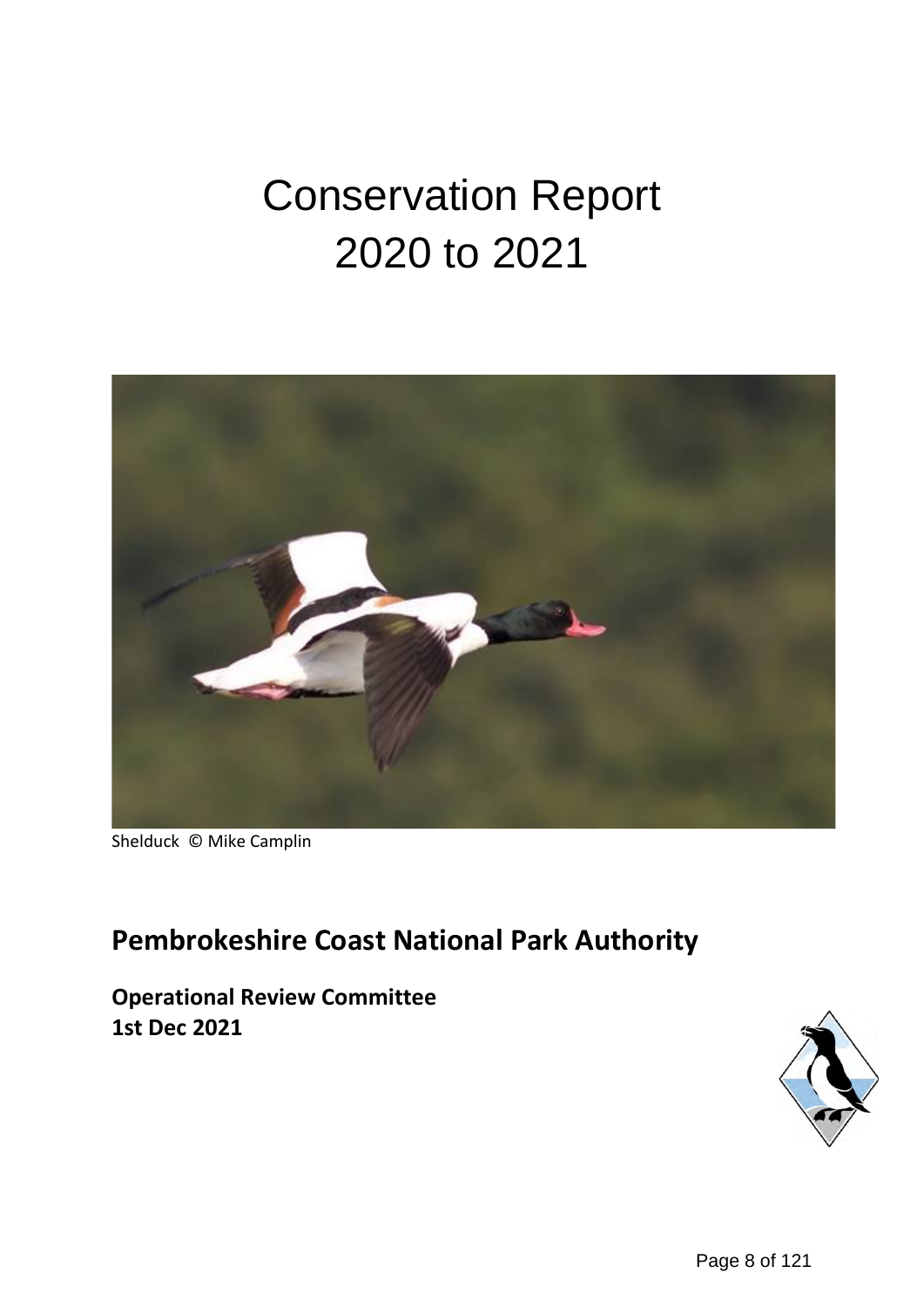# **Contents**

# 1. Conservation Land Management

| 1.1<br>1.2<br>1.3<br>1.4<br>1.5.<br>1.6.<br>1.7<br>1.8<br>1.9 | Conservation across the Park<br><b>Active Work Programme Monitoring Results</b><br><b>Conserving the Park</b><br>Management of Common Land<br><b>Traditional Boundaries Scheme</b><br>Pembrokeshire Coast National Park Authority owned sites<br><b>Fritillaries and Damselflies Project</b><br><b>Stitch in Time Project</b><br><b>Local Places for Nature Project</b> | 1<br>2<br>$\overline{2}$<br>6<br>7<br>7<br>8<br>8<br>9 |
|---------------------------------------------------------------|-------------------------------------------------------------------------------------------------------------------------------------------------------------------------------------------------------------------------------------------------------------------------------------------------------------------------------------------------------------------------|--------------------------------------------------------|
|                                                               |                                                                                                                                                                                                                                                                                                                                                                         |                                                        |
|                                                               | 2. Collaboration and Joint Projects                                                                                                                                                                                                                                                                                                                                     |                                                        |
| 2.1<br>2.2.                                                   | <b>Terrestrial partnerships</b><br>Marine partnerships                                                                                                                                                                                                                                                                                                                  | 11<br>13                                               |
|                                                               | 3. Monitoring and Research                                                                                                                                                                                                                                                                                                                                              |                                                        |
| 3.1.                                                          | Chough monitoring and data analysis                                                                                                                                                                                                                                                                                                                                     | 15 <sub>1</sub>                                        |
|                                                               | 4. Conservation Policy and the Future for Agriculture                                                                                                                                                                                                                                                                                                                   | 16                                                     |
| <b>Appendices</b>                                             |                                                                                                                                                                                                                                                                                                                                                                         |                                                        |
|                                                               |                                                                                                                                                                                                                                                                                                                                                                         |                                                        |
|                                                               |                                                                                                                                                                                                                                                                                                                                                                         |                                                        |

| 1. Conservation Land management Sites - Monitoring Methodology | 18 |
|----------------------------------------------------------------|----|
| 2. 'Conserving the Park' Scheme                                | 21 |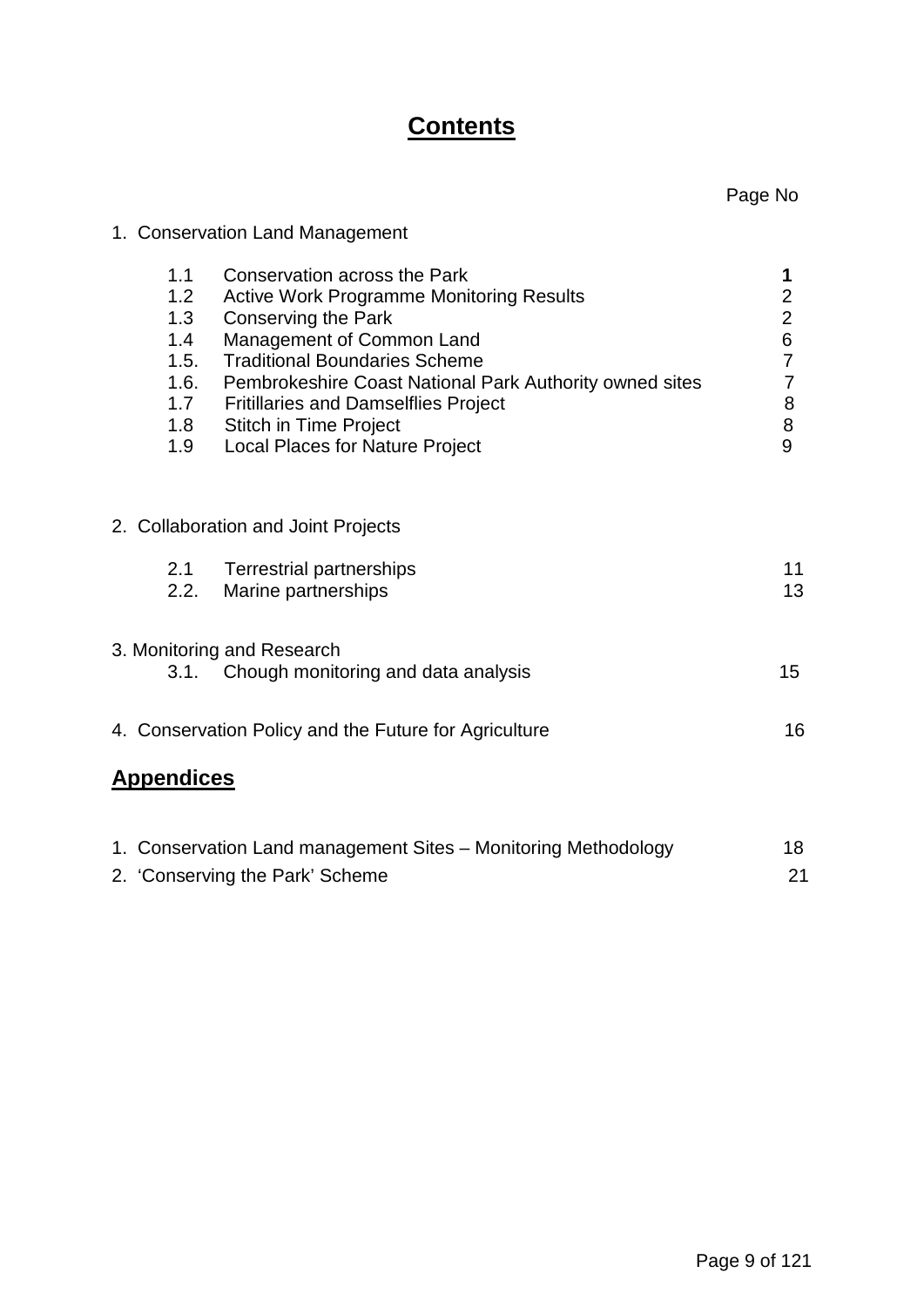#### **1. Conservation Land Management**

# **1.1 Conservation across the Park**

1.1.1 As part of Pembrokeshire Coast National Park Authority's (PCNPA) land management programme, conservation work is carried out on over one hundred sites aimed at benefitting priority habitats and species within Pembrokeshire Coast National Park. This is achieved through the management of the PCNPA's owned or leased estate and also through working in partnership with private landowners with our 'Conserving the Park' scheme.

|                                | 2018/19         | 2019/20        | 2020/20211     |
|--------------------------------|-----------------|----------------|----------------|
| Conservation work carried      | 4323            | 4501           | 4585.69        |
| out on land aimed at           | (7% of National | $(7.3%$ of     | $(7.5%$ of     |
| benefiting priority species    | Park)           | National Park) | National Park) |
| (hectares)                     |                 |                | 4596.75        |
| Property owned or leased by    | 463             | 463            | 463            |
| PCNPA managed for              |                 |                |                |
| biodiversity (hectares)        |                 |                |                |
| Land managed for               | 1110            | 1288           | 1356.69        |
| biodiversity in partnership    |                 |                |                |
| with private landowners        |                 |                |                |
| (hectares)                     |                 |                |                |
| <b>Access land where PCNPA</b> | 2750            | 2750           | 2858.20        |
| supports common                |                 |                |                |
| management partnerships        |                 |                |                |
| (hectares)                     |                 |                |                |

1 These figures are net and therefore take account of areas of land both entering and leaving the scheme.

1.1.2 In addition, we engage in specific projects, either through direct delivery or as part of a partnership. At any one time we may have a number of live projects aimed at engaging landowners in a particular aspect of land management, for example control of non-native invasive species through the 'Stitch in Time' project.

1.1.3 PCNPA's conservation work covers a diverse range of activities and is normally individually tailored to sites. The practical elements of our conservation work are carried out in partnership with the Warden and Ranger teams, including volunteers.

1.1.4 Typical activities include: -

- Ecological survey and monitoring.
- Vegetation management e.g. burning and cutting.
- Facilitation of conservation grazing.
- Management agreements with landowners.
- Capital projects associated with land management such as fencing, gates and water supply.
- Woodland management.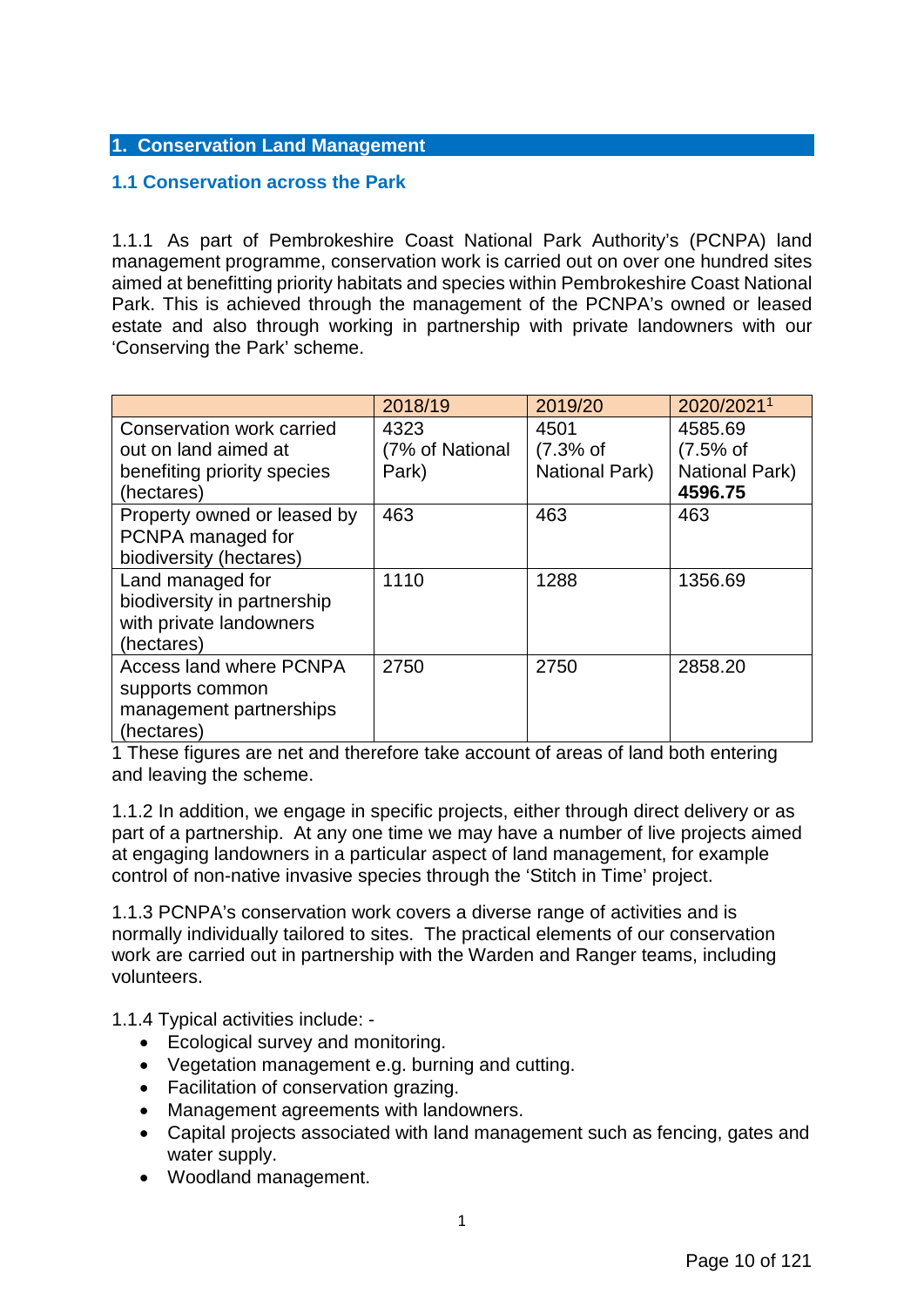- Advice on conservation management and grant schemes including agrienvironment schemes and burning plans.
- Practical assistance through the Warden and Ranger teams (for example assistance with tasks such as burning, cutting, fencing and scrub management).
- Feedback and on-going discussion with landowners regarding progress and challenges.

# **1.2 Active Work Programme Monitoring Results**

1.2.1 The monitoring scheme covers sites under the Conserving the Park scheme as well as land owned by the Authority.

1.2.2 Normally conservation sites in the active work programme are subject to formal audit visits which are written up and recorded on file. During formal visits, sites are assigned a Red, Amber or Green category<sup>[1](#page-4-0)</sup>.

1.2.3 Due to Covid-19 and lockdowns the monitoring programme was suspended during this period and due the low number of sites monitored the summary results are not presented.

1.2.4 Multiple pressures on the Warden and Ranger teams and the absence of volunteers had implications for the annual conservation work programme. As a result, a number of annual operations were unable to take place. Any impact on sites will become more apparent during the 2021-2022 monitoring season, however it is predicted that impacts will be modest and temporary provided operations can be fully resumed in 2021-2022.

# **1.3 Conserving the Park**

<u>.</u>

1.3.1 Conserving the Park facilitates practical conservation action on privately-owned sites across the National Park. It increases the resilience of key habitats and species by safeguarding a network of nature-rich sites. See Appendix 2 for more information.

| <b>New Agreements</b> | 2018/19 | 2019/20 | 2020/21 | <b>Comment</b>                  |
|-----------------------|---------|---------|---------|---------------------------------|
| # new                 |         | 3       | 0       | Management agreement            |
| agreements            |         |         |         | budget is at full capacity.     |
| made through          |         |         |         | Conserving the Park now has     |
| Conserving the        |         |         |         | a waiting list and is closed to |
| Park                  |         |         |         | new agreements.                 |
| Hectares new          | 6       | 21.94   | 0       |                                 |
| agreements            |         |         |         |                                 |
| cover                 |         |         |         |                                 |
| # new sites           |         | 11      | 24      |                                 |
| outside               |         |         |         |                                 |

<span id="page-4-0"></span><sup>&</sup>lt;sup>1</sup> See Appendix 1 for a description of the monitoring method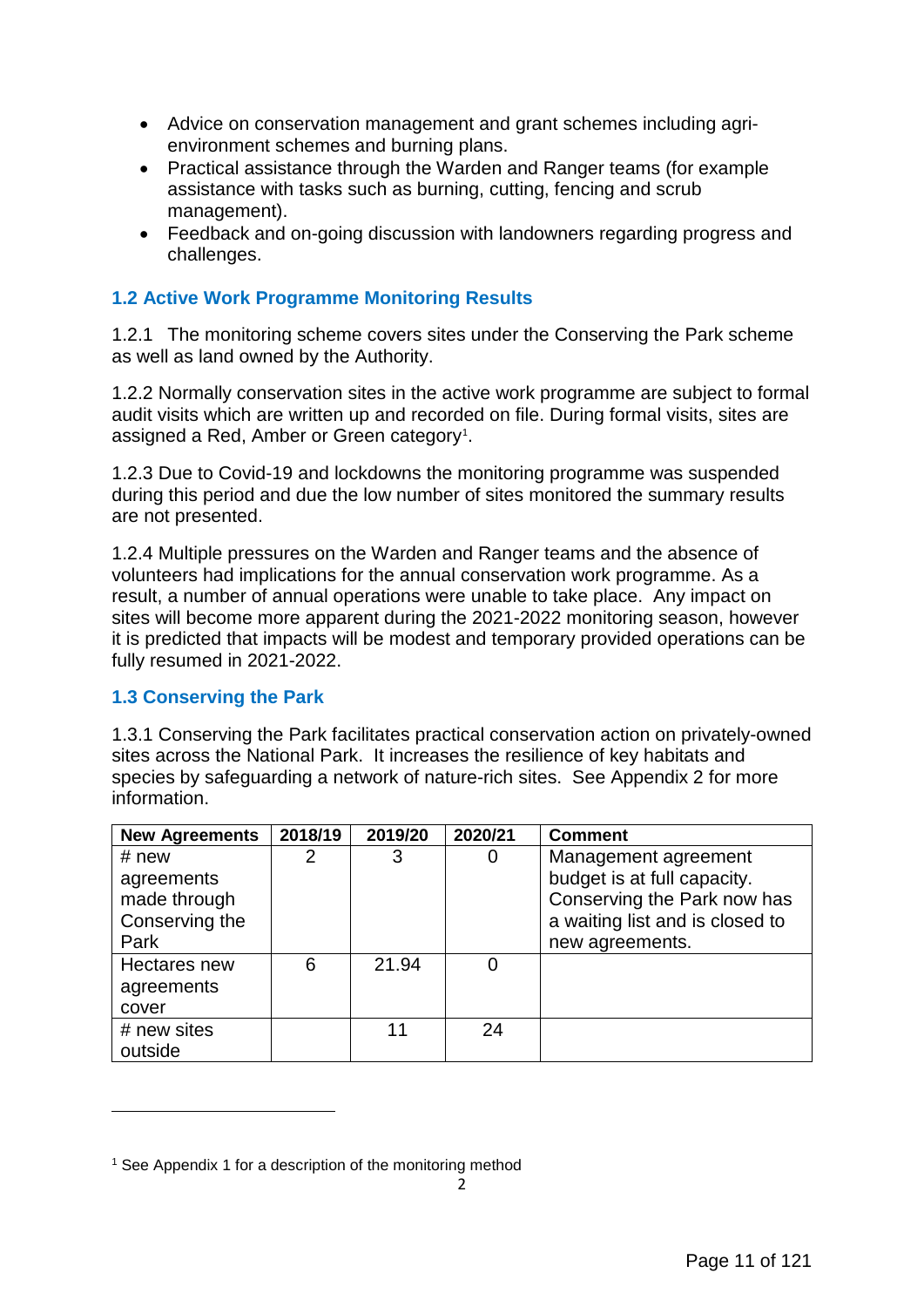| management<br>agreements                                         |   |       |        |                                                                                                                                                                                                                                                                                                                                                            |
|------------------------------------------------------------------|---|-------|--------|------------------------------------------------------------------------------------------------------------------------------------------------------------------------------------------------------------------------------------------------------------------------------------------------------------------------------------------------------------|
| New sites<br>outside<br>management<br>agreements<br>(hectares)   |   | 67.03 | 189.79 |                                                                                                                                                                                                                                                                                                                                                            |
| New pollinator<br>habitat that has<br>been created<br>(hectares) | 6 | 52.91 | 189.79 | Funding from the Make More<br>Meadows campaign, and<br>contacts made through the<br>new Pembrokeshire Meadows<br>Group, have enabled us to<br>take on 24 new sites to restore<br>species-rich meadows.<br>Providing grazing animals and<br>helping with fencing, gates<br>and water troughs has brought<br>back a diversity of flowers for<br>pollinators. |

# **CASE STUDY - Swyn Y Don, Trefin**

The new owners of this coastal holding have received advice and assistance through Conserving the Park. As at many other sites, when land changes hands the scheme provides a useful first point of contact when the new owners are looking for guidance on how to manage it. It's important for help to be available at this early stage, before any decisions are made.

At Swyn Y Don, advice on



management has been given and then supported through the provision of crucial grazing, using Welsh mountain ponies belonging to a local grazier. Chough are regularly seen in this area, so they will now find additional foraging habitat at this site. The aim is to create species-rich grassland, in the form of hay meadows and maritime slopes.

The photo of the site is taken from PCNPA land at Trwyn Llwyd, Trefin. This is a nice example of how sites managed for nature conservation can link up, creating habitat connectivity and enhanced habitat/species resilience.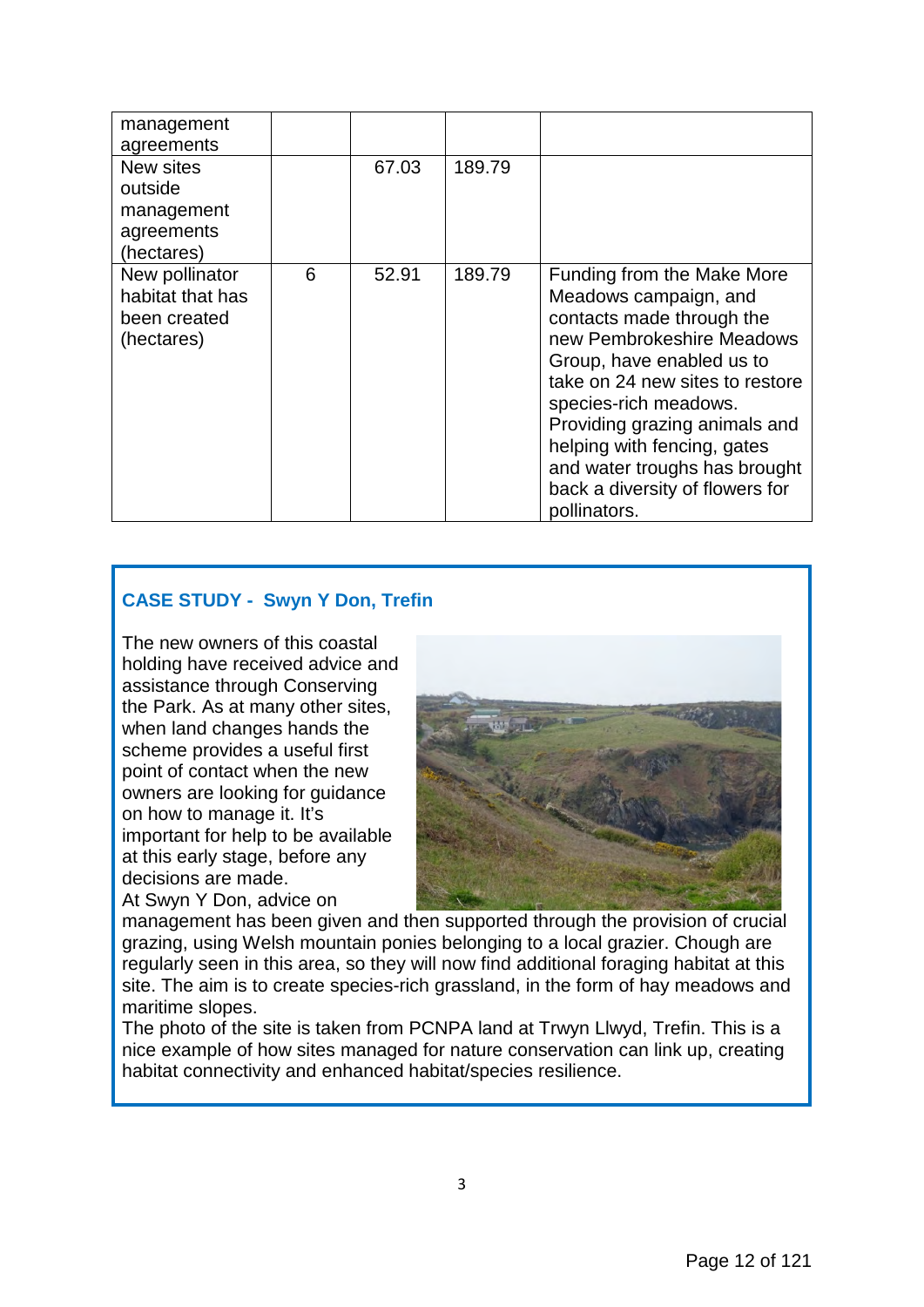# **CASE STUDY - Trevayne Farm, New Hedges**



We began working this year with the owner/farmer of Trevayne Farm, which sits alongside the coast path and cliffs above Monkstone beach. We are assisting him with his vision of creating extensive hay meadows where shown on the photo above. Detailed advice has been given and help funding local wildflower seed will be provided. The works will create a considerable area of pollinator habitat and bring to life the recommendations of a report written for the farm by the Bumblebee Conservation Trust.

Other projects here include the involvement of Wardens in the management of species-rich grassland in an orchard adjacent to the Coast Path and the removal of invasive cotoneaster from the cliffs.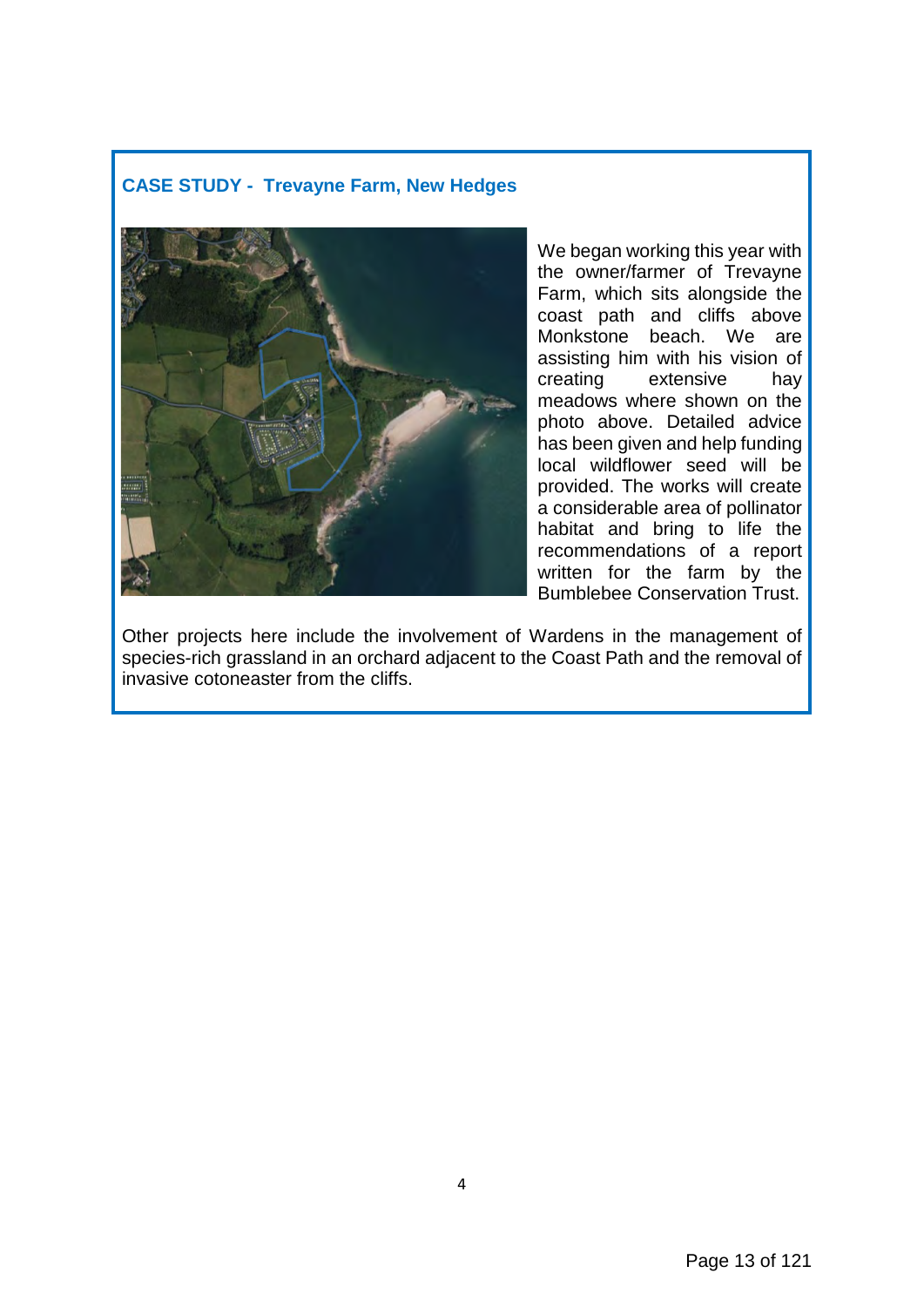# **CASE STUDY – East Hook Farm, Hook**

East Hook Farm overlooks the confluence of the Eastern and Western Cleddau rivers.

Trees and woodland line the foreshore. The owners have planted additional trees along the Sprinkle Pill creek under the Glastir scheme, but with this ending and a desire for another phase of new woodland, the owners have received grant-aid through Conserving the Park.

Over a hectare of native trees was planted to widen and extend the riverside woodland corridor.



### **CASE STUDY – Tan y Bryn, Brynberian**

The landowner has transformed two fields of dense bracken into species-rich meadows with yellow-rattle, eyebrights, knapweed, yarrow, bluebells and violets in just a couple of years, but with a great deal of hard work. He cut the bracken by hand and removed it with a home-made 'clearing contraption' made from rakes and bicycle wheels.

He then scarified the fields and sowed Pembrokeshire native meadow seeds. He continues to cut bracken and bramble re-growth by hand whenever it appears. PCNPA have provided Welsh Mountain Ponies to graze the meadows at the end of the flowering period, ready for a new flush of flowers the following spring. The site is one of nine species-rich meadow sites within a



kilometre of Brynberian village, which together make an invaluable contribution to biodiversity.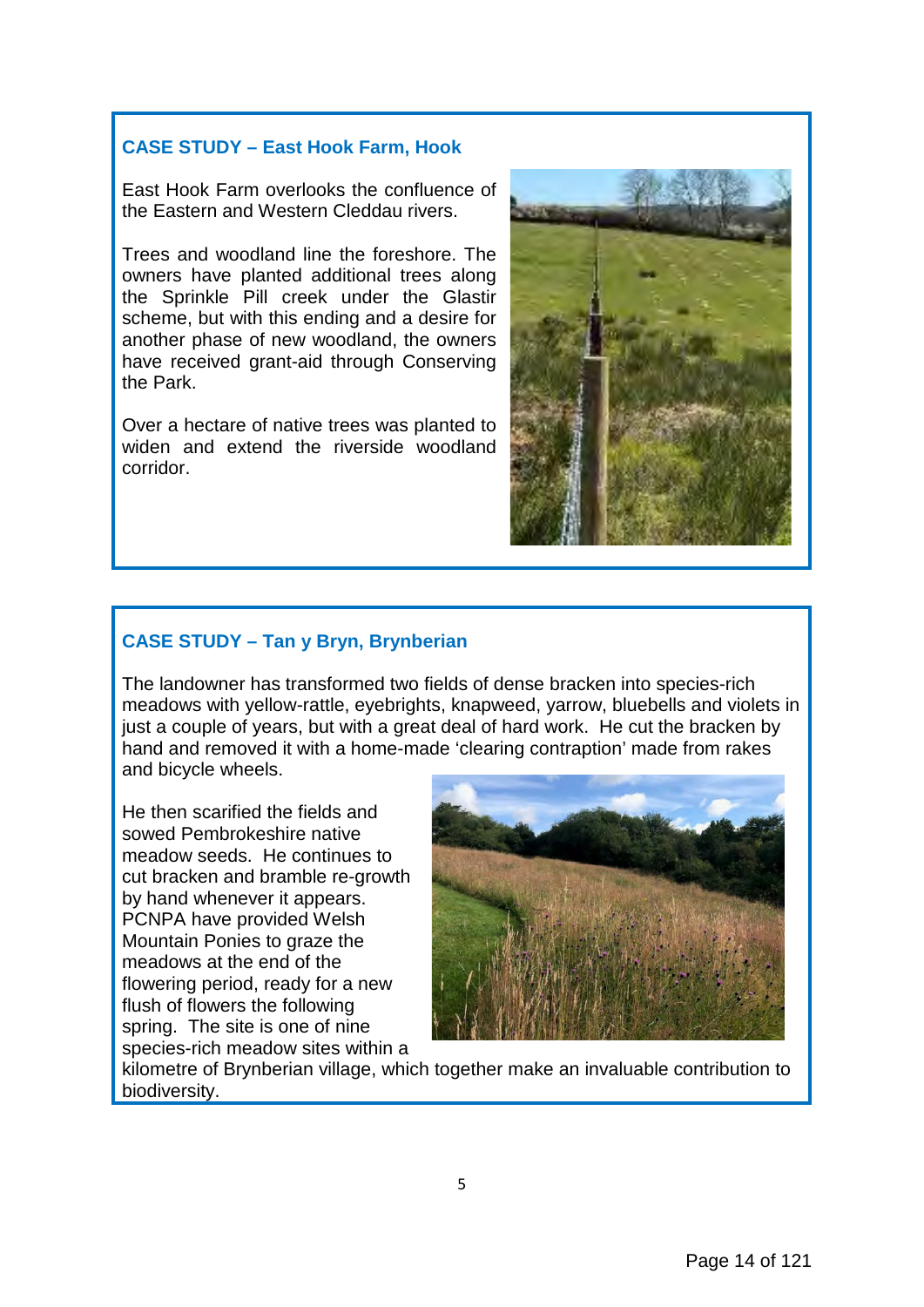

# **1.4 Management of Common Land**

1.4.1 Common land covers an area of 5,310ha. Commons are a significant resource for nature conservation with 72% designated as a Site of Special Scientific Interest and 61% also being designated as Special Areas for Conservation under the EU Habitats Directive. They are the largest areas of both dry and wet heath in the county as well as providing the largest deposits of carbon in the form of peat in Pembrokeshire.

1.4.2 There has been a gradual decline in the number of heavier grazing animals (cattle and ponies) grazing the commons, leading to changes in vegetation and posing a threat to certain rare species of plants and invertebrates. There is also an increased 'fuel load' on many commons, putting them at greater risk of accidental fires.

1.4.3 The National Park Authority is actively involved in supporting the management of common land on around half the total area of common land resource. In addition to work cutting fire-breaks, PCNPA has obtained funding from Welsh Government to help with boundary fencing, where this will ensure that grazing can be reintroduced for the benefit of wildlife and graziers.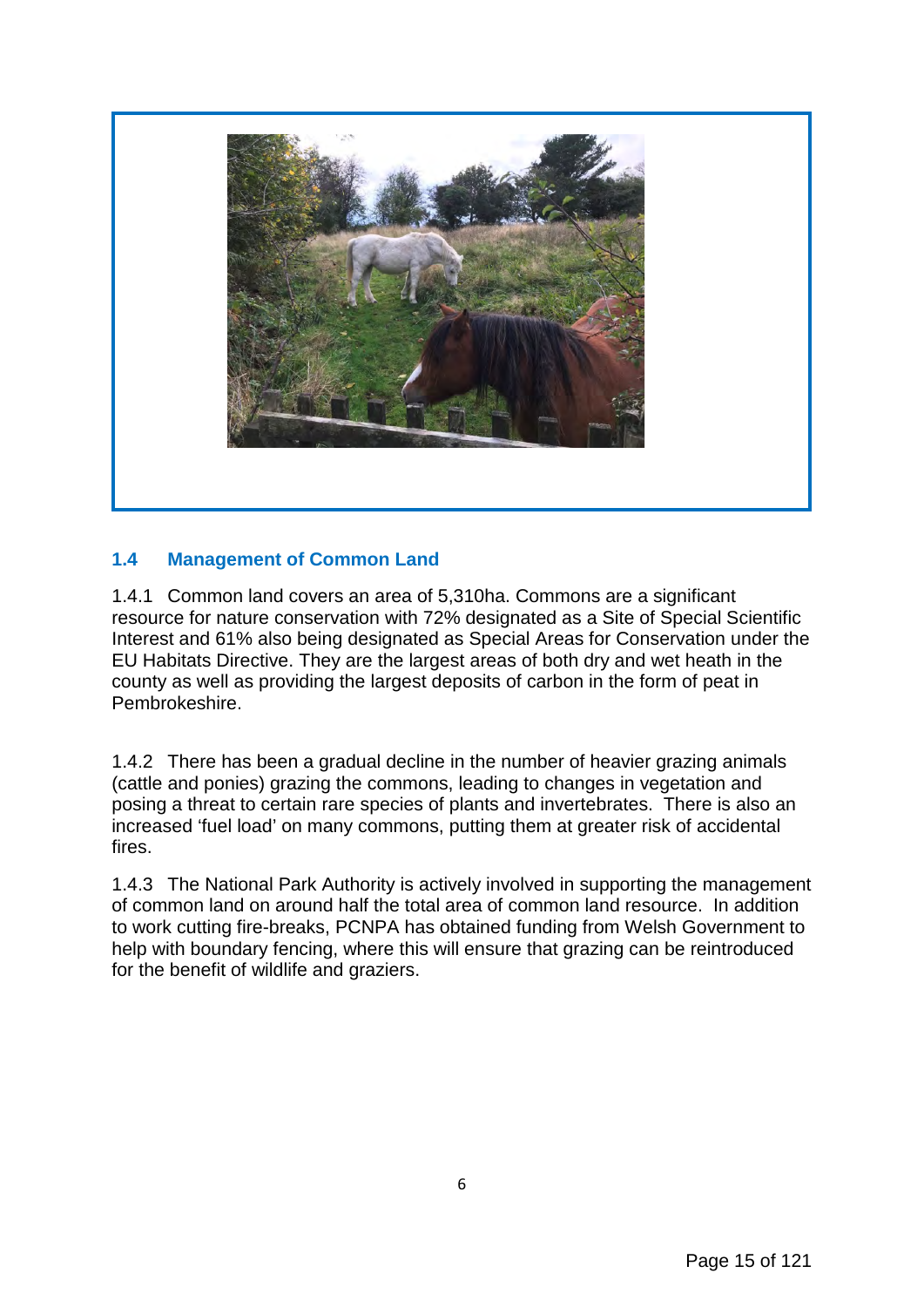### **1.5 Traditional Boundaries Scheme**

| <b>Traditional Boundaries</b>                                                                                     | 2018/19 | 2019/20   | 2020/2021 |
|-------------------------------------------------------------------------------------------------------------------|---------|-----------|-----------|
| Length of Traditional<br><b>Boundary Restored under</b><br><b>Traditional Boundaries Grant</b><br>Scheme (metres) | ΝA      | <b>NA</b> | 970       |

1.5.1 The pilot scheme was launched in September 2020. In a short application window just over 40 applications were received to the scheme with a total of 970m of boundary creation/management undertaken during the winter.

1.5.2 Options for the scheme offered support for the restoration and management of the main boundary types found within the National Park, as well as the creation of new boundaries.

1.5.3 The pilot will continue over the winter of 21/22.

### **1.6 Pembrokeshire Coast National Park Authority Owned Sites**

| Location                 | <b>Example activities/impact</b>                                                                                                                                                                                                                                                  |
|--------------------------|-----------------------------------------------------------------------------------------------------------------------------------------------------------------------------------------------------------------------------------------------------------------------------------|
| <b>Carew Castle</b>      | Due to the presence of brown long-eared bats the                                                                                                                                                                                                                                  |
| SN 045 038               | replacement of the Mill roof was undertaken under a<br>licence from Natural Resources Wales. Mitigation was<br>installed in the form of bat access roof tiles. A survey this<br>year confirmed continued use of the site by the bats<br>suggesting the mitigation was successful. |
| <b>Skrinkle Haven</b>    | The meadow was particularly rich this year and the seed                                                                                                                                                                                                                           |
| SS 078 974               | was harvested to help create new meadows on National<br>Trust land as part of the Magnificent Meadows project.                                                                                                                                                                    |
| <b>Graply End Fields</b> | Purchase of a number of coastal fields adjacent to our                                                                                                                                                                                                                            |
| SM 835 327               | coastal property Trywn Llwyd completed on the 1 <sup>st</sup> March                                                                                                                                                                                                               |
|                          | 2021 as part of our Sequestration for the Nation project.                                                                                                                                                                                                                         |
|                          | A plan for restoration, management and monitoring will                                                                                                                                                                                                                            |
|                          | be drawn up over the coming year in partnership with the                                                                                                                                                                                                                          |
|                          | community.                                                                                                                                                                                                                                                                        |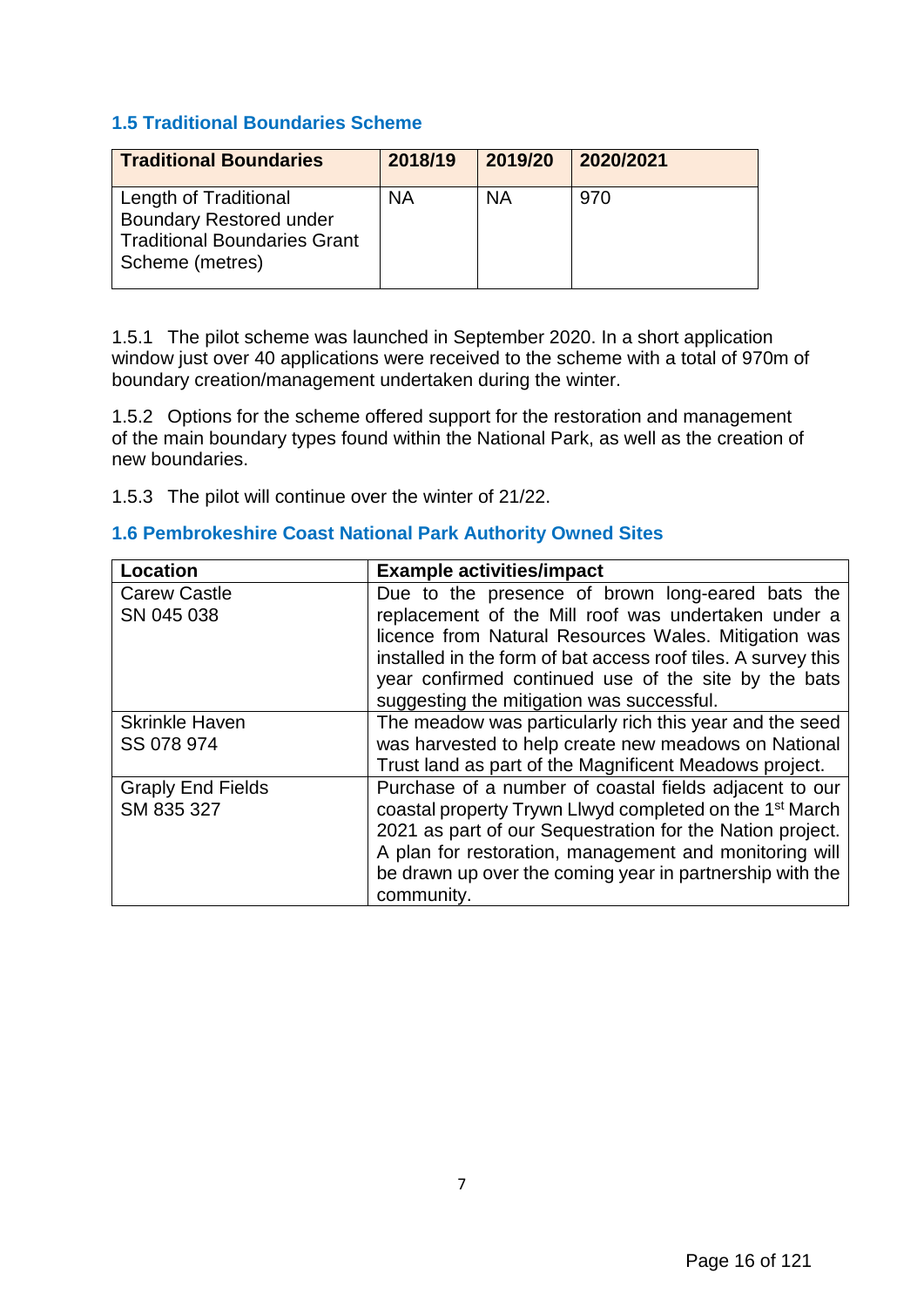# **CASE STUDY -** Graply End Fields

The purchase of 11 ha of land adjacent to a thin strip of coast which was already owned by the Authority. The purchase consolidates our existing ownership into a more manageable parcel as well as offering a range of opportunities to deliver Park purposes through engagement with the community and enhancement of recreation and biodiversity.



# **1.6. Pembrokeshire Coast National Park Authority Project: Fritillaries and Damselflies**

1.6.1 £69,329 of Welsh Government Sustainable Management Scheme Funding was allocated to PCNPA for works to bring parts of Gweunydd Blaencleddau and Preseli Special Areas of Conservation into favourable management, and to restore habitats around them. Essential infrastructure for grazing was provided, including fencing, gates, cattle crossings, water supplies and a mobile handling crush for livestock checks on common land. In total, 43.24 hectares of SACs have been brought into favourable management for marsh fritillaries and southern damselflies. In addition, 13.51ha marsh fritillary habitat and 29.49ha species-rich meadow on undesignated Conserving the Park sites have been restored. 3,319m fencing was completed despite the project taking place over a very wet winter on wetland sites, whilst adhering to Covid restrictions.

# **1.7. Pembrokeshire Coast National Park Authority Project: Stitch in Time**

1.7.1 Invasive Non Native Species (INNS) are a key driver of biodiversity loss globally and locally. The Stitch in Time project pilots top-down catchment control of three target INNS, Japanese knotweed, Himalayan balsam and *Rhododendron ponticum*. Welsh Government grants (Enabling Natural Resources and Wellbeing; and Environmental Growth Fund) and a Pembrokeshire Nature Partnership grant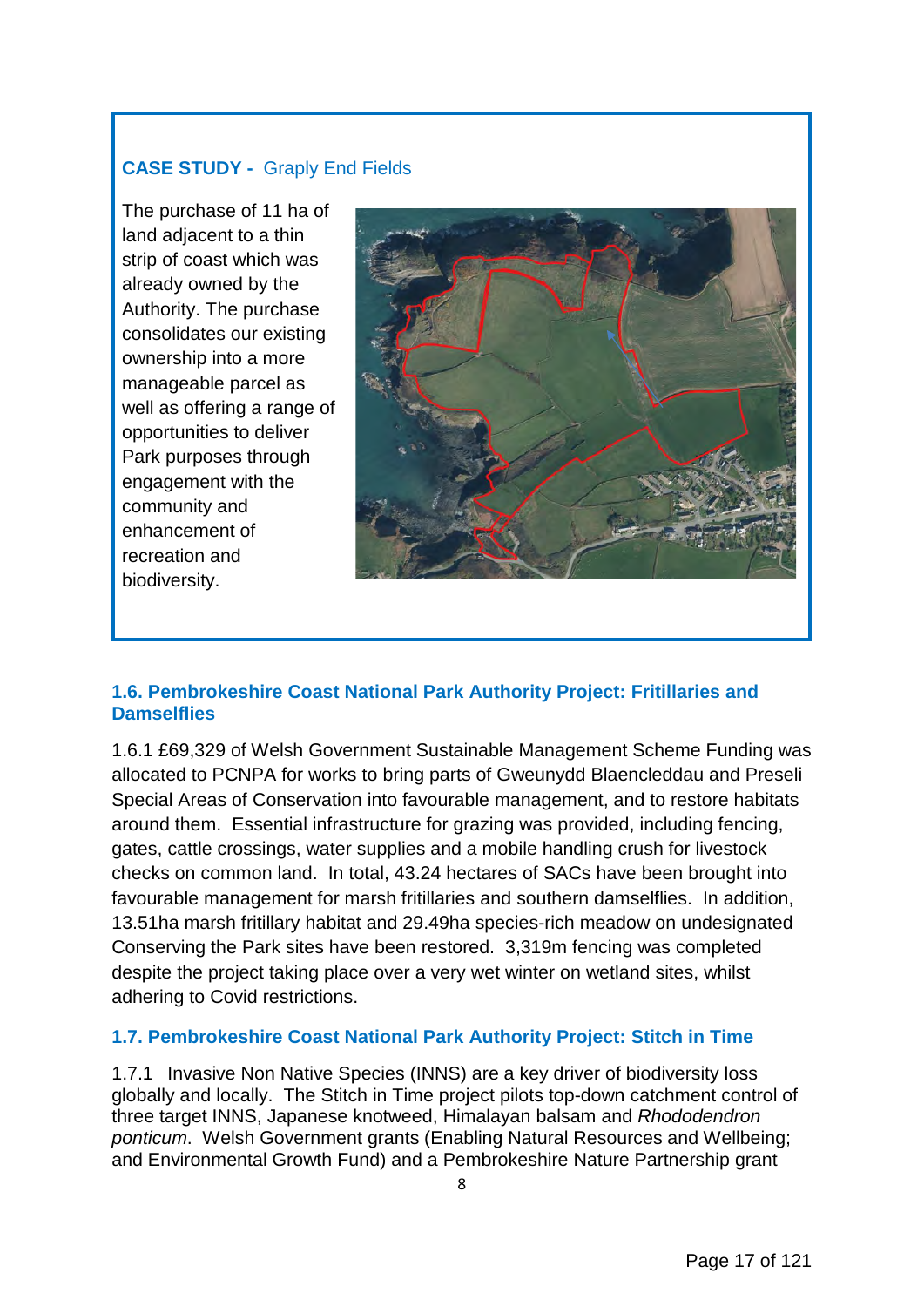have allowed the project to expand from the Cwm Gwaun catchment and Afon Clydach (a sub-catchment of the Nevern) to the Ceibwr Bay area (Moylegrove) and Castlemartin Corse.

1.7.2 Best practice control is coordinated on the ground using volunteers, contractors and staff time for strategic use of resources in line with the catchment rationale of top-down progression. Community involvement, partnership working, landowner engagement and awareness raising amongst key stake holders are core aspects of the project.

1.7.3 Invasives in the Porthgain, Llanrhian and Cwm Gwaun catchments are now considered to be almost eradicated, and are now monitored regularly to ensure this status is maintained.

#### **Stitch in Time Volunteer Days**

|                    | 2017/18 | 2018/19 | 2019/20 2020/21 |      |
|--------------------|---------|---------|-----------------|------|
| # Stitch in Time - | 109.89  | 123     | 440             | 18.5 |
| Volunteer Days     |         |         |                 |      |

1.7.4 The lockdown impact all aspects of community and volunteer involvement in the project as it took place during the active control season and this is reflected in the volunteer hours which mostly relate to online training provided by the project officer to keep volunteers engaged.

1.7.5 Out of necessity the project best practice event was held over Zoom and attracted 60 participants from across Wales and is now available for viewing on You Tube.

1.7.6 With the support of landowners we were able to keep all contracts moving throughout the lockdown thereby continuing to support our local countryside management businesses throughout a very difficult time.

#### **Invasive Species removed at source**

|                                                    |       | 2017/18 2018/19 2019/20 |    | 2020/2021 |
|----------------------------------------------------|-------|-------------------------|----|-----------|
| ' Hectares – Invasive<br><b>Species removed at</b> | 43.95 | 49.35                   | 12 | 88.49     |
| source/ injected                                   |       |                         |    |           |

#### **1.8 Pembrokeshire Coast National Park Authority Project: Local Places for Nature and Greening the Public Estate**

1.8.1 A number of biodiversity projects were completed under these two Welsh Government Programmes. We purchased a Rytec Flail mower to enable restoration of our meadow at Manorbier and also received grant aid to create a species map for our historic orchard at St. Bride's.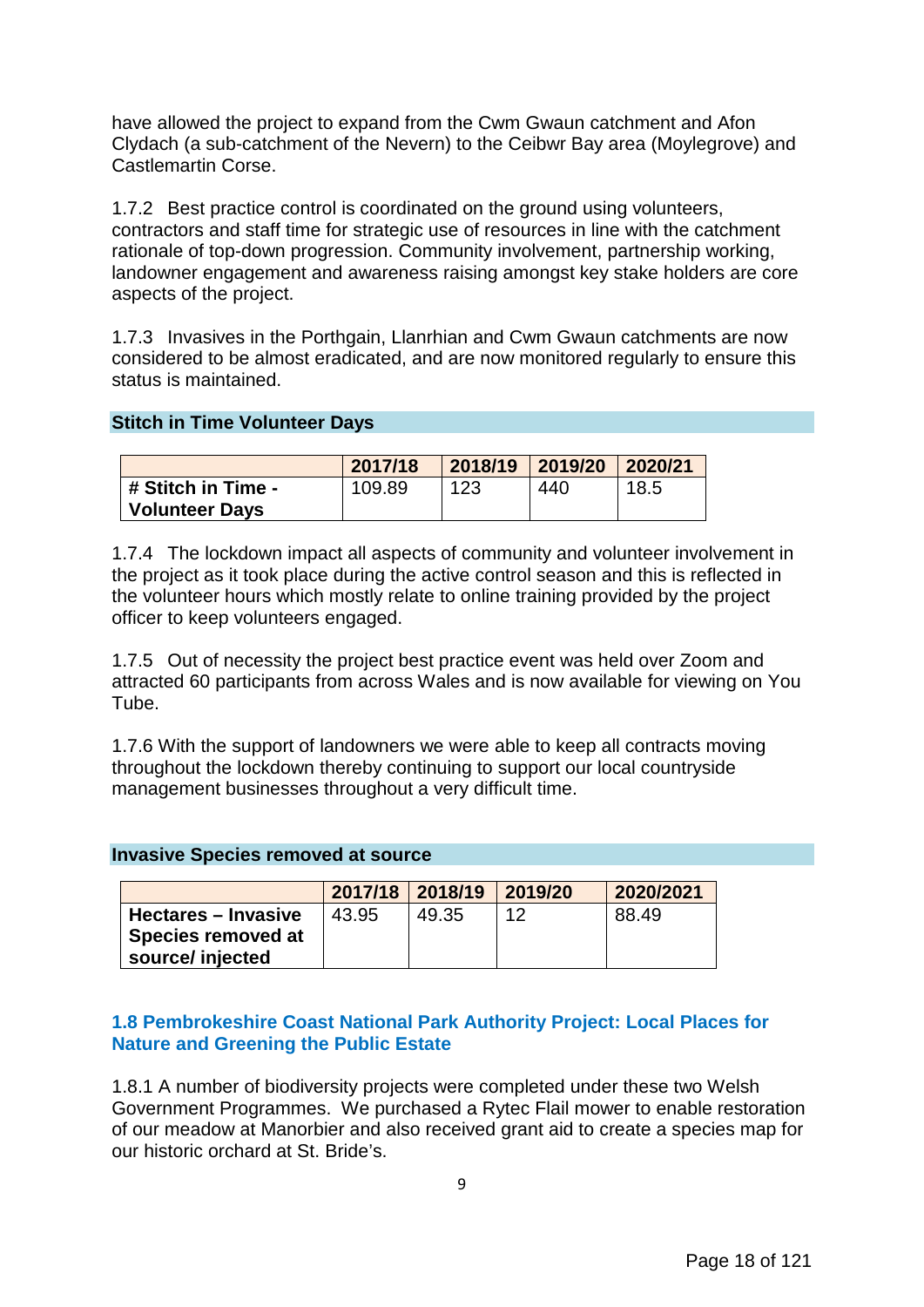1.8.2 In the wider Park, the grant also supported the management of an important new site for Marsh Fritillary at Trefach Country Club as well as supporting the community with INNS management at Moylegrove.

1.8.3 Projects were delivered collaboratively between Direction, Delivery and Discovery.

# **CASE STUDY -** Case Study: St Brides Orchard



Heritage and unique varieties of fruit trees are in danger of being lost with a resulting loss of genetic diversity. For example St. Bride's orchard has medieval origins and many of the varieties are rare and due to the age of the trees are in danger of being lost.

The project received help from an expert volunteer to catalogue the 60 apple trees in the medieval orchard at St. Brides.

Using a professional grafting service the project has created 110 fruit tree grafts from St. Brides Orchard and other selected speciality species from around Pembrokeshire which are now being cared for at the

Mencap Stackpole Walled Gardens and will be ready for planting this winter. The trees will be used to create a new orchard on the green at St. Brides and remaining trees will be provided to schools and community groups for planting. Unfortunately due to Covid we were not able to offer the volunteer training element; however, the tools purchased will be used this winter to help with planting, subject to Covid regulations.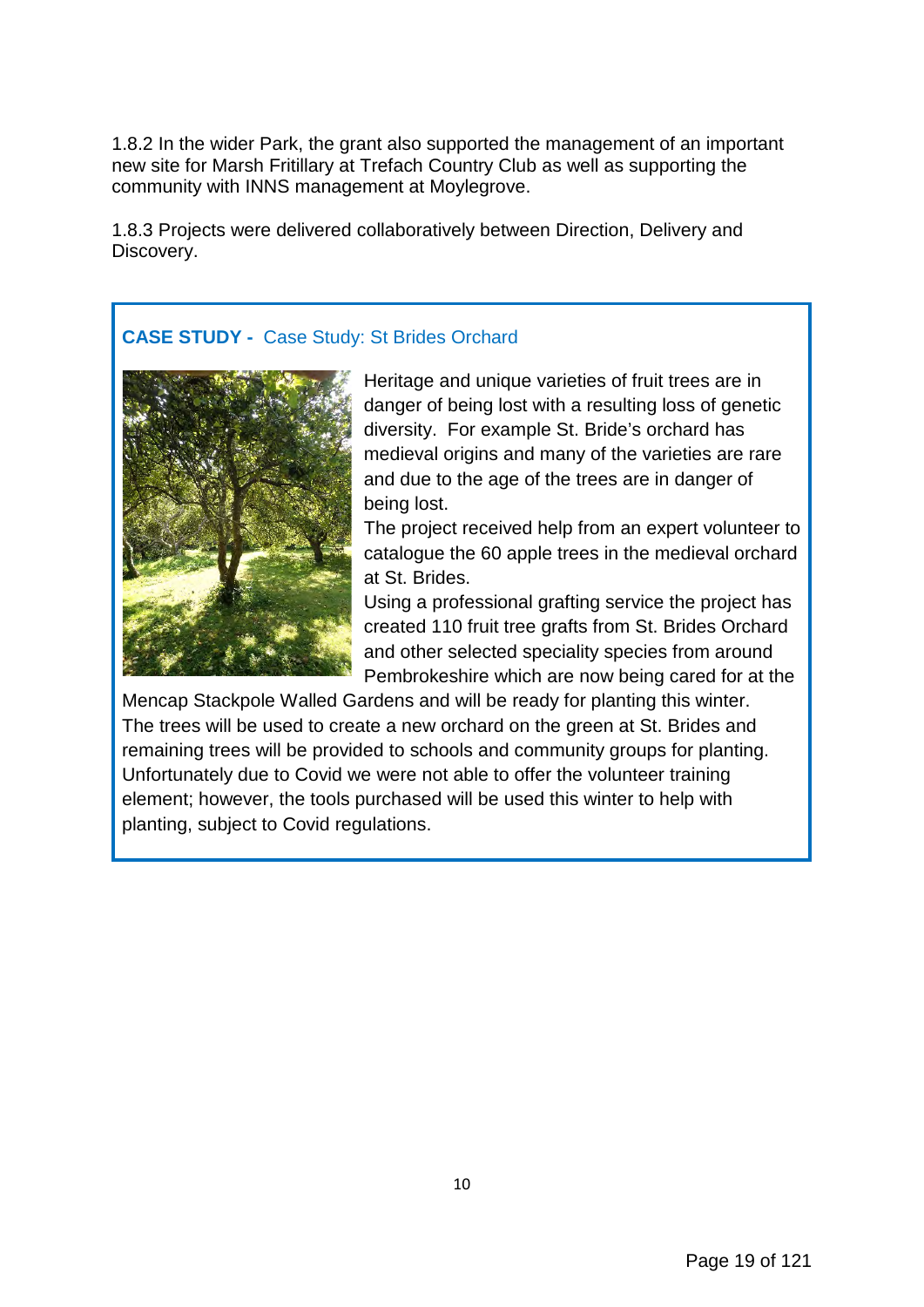# **2. Collaboration and Joint Projects**

# **2.1 Terrestrial Partnerships**

| <b>Pembrokeshire Nature</b><br><b>Partnership</b>                                                                              | Pembrokeshire Nature Partnership administered a small<br>grant fund to a value of £9,951 which supported 6<br>projects, drawing in partner contributions of £8,322. This<br>included a PCNPA-led project to develop a strategy for<br>marsh fritillary butterflies in Pembrokeshire. The<br>Partnership drew in £16,000 from the electronics firm<br>Siemens in corporate social responsibility funding for a<br>tree planting project in Wolfscastle. Funds were secured<br>under the Welsh Government Local Place for Nature<br>scheme via a combination of allocated and competitive<br>funds to a value of £215,957. These included schemes<br>delivered by PCNPA. |
|--------------------------------------------------------------------------------------------------------------------------------|------------------------------------------------------------------------------------------------------------------------------------------------------------------------------------------------------------------------------------------------------------------------------------------------------------------------------------------------------------------------------------------------------------------------------------------------------------------------------------------------------------------------------------------------------------------------------------------------------------------------------------------------------------------------|
|                                                                                                                                | Membership remained stable at 21 organisational<br>members signed up to the terms of reference. The<br>number of subscribers across all mailing lists increased<br>from 838 to 883 in the reporting period (although there is<br>some duplication where people subscribe to multiple<br>lists). Followers on Facebook increased from 501 to<br>660.                                                                                                                                                                                                                                                                                                                    |
|                                                                                                                                | 374 enquiries were received and responded to. 25<br>public facing events and activities were run, such as<br>landowner engagement visits and evening talks,<br>including the National Federation of WIs and two local<br>WI groups, Newport Area Environment Group and<br>Snowdonia Nature Partnership.                                                                                                                                                                                                                                                                                                                                                                |
|                                                                                                                                | The Partnership Officer continued to input to strategic<br>groups such as the WG run Nature Recovery Action<br>Plan Refresh Group; WG Ecosystem Resilience<br>Working Group; WG Green Recovery Task Force; and<br>Area Statements as well as local policy development<br>such as the PSB Climate Change Risk Assessment<br>Group; the PCC LDP Allocations Ecological<br>Assessment; the PCNPA Recreation Management Plan<br>Group; and the Pembrokeshire Sustainable Agriculture<br>Network.                                                                                                                                                                           |
| <b>Amphibian and Reptile</b><br><b>Conservation Trust and</b><br><b>Pembrokeshire</b><br><b>Amphibian and Reptile</b><br>Group | A joint project to locate and map hibernacula and to use<br>radio tracking to investigate use of the coastal belt and<br>coastal hinterlands by adders.                                                                                                                                                                                                                                                                                                                                                                                                                                                                                                                |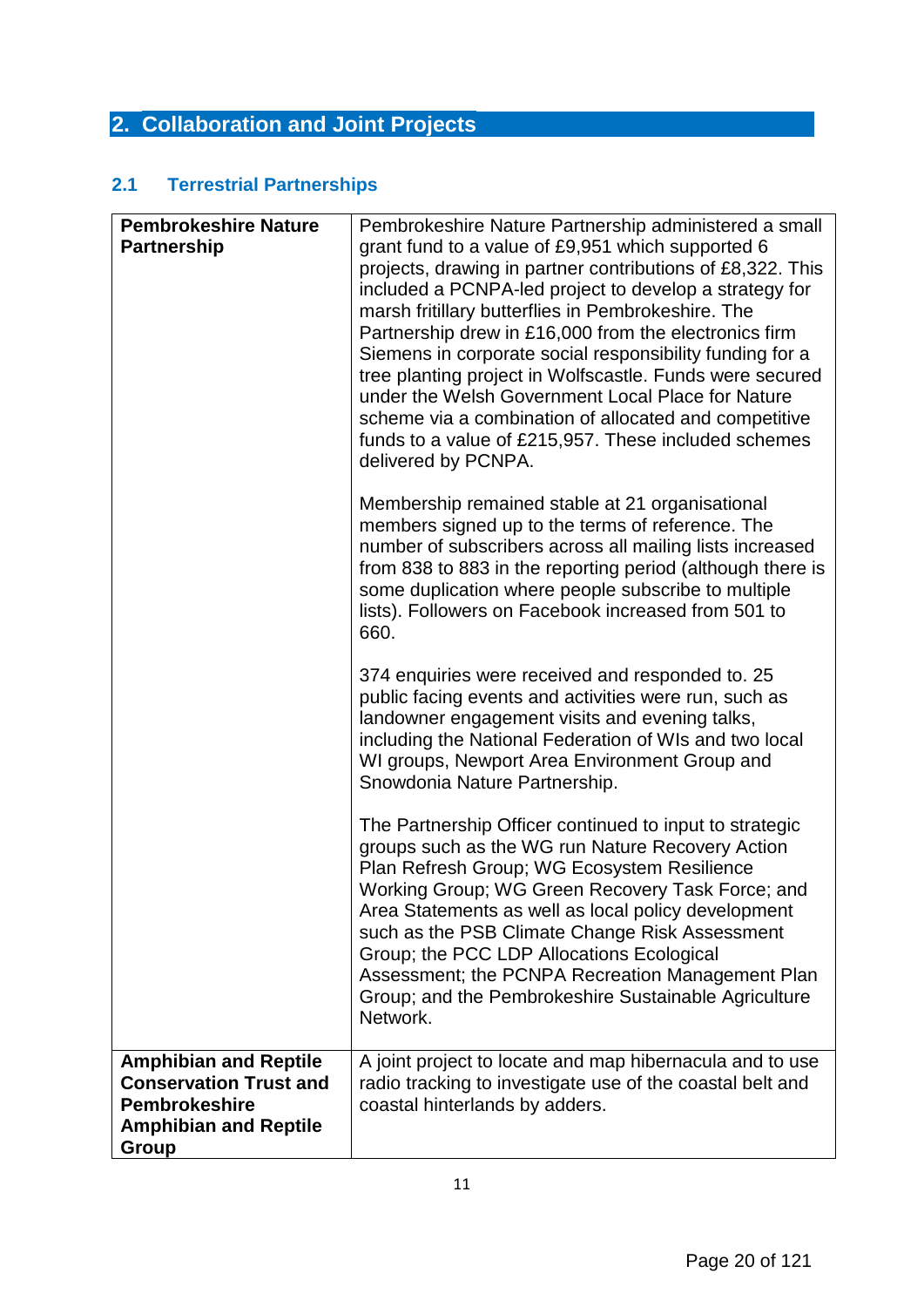| <b>Magnificent Meadows</b><br><b>Project</b>   | 130 people attended (online) the first meeting of the<br>Pembrokeshire Meadows Group at the end of January.<br>A second meeting in March led to the establishment of a<br>steering group, which includes PCNPA staff, a large<br>mailing list and a Facebook group. |
|------------------------------------------------|---------------------------------------------------------------------------------------------------------------------------------------------------------------------------------------------------------------------------------------------------------------------|
| <b>Pembrokeshire Grazing</b><br><b>Network</b> | The Grazing Animals Project supported grazing on<br>447.3 ha of land across 56 sites in the Conserving the<br>Park Scheme.                                                                                                                                          |
| <b>Butterfly Conservation</b>                  | Development of a Marsh Fritillary Strategy for<br>Pembrokeshire with the help of grant aid from the<br>Pembrokeshire Nature Partnership.                                                                                                                            |

# **CASE STUDY - A Strategy for Marsh Fritillary**

The marsh fritillary requires landscape-scale management in order to maintain viable populations, and conservation of this species depends on both habitat quality and the conservation of habitats within a functional landscape.

The project identified the seven known Pembrokeshire meta-populations and mapped the marsh fritillary landscape across the county based around the accepted concept of 'core' and 'functional' landscapes for this butterfly.

The Marsh Fritillary is the subject of much recording, survey, monitoring and conservation effort by various partners within Pembrokeshire but this is the first time this information has been brought together in one place.

The report paints a picture of a very vulnerable population on the brink, and makes clear, targeted recommendations for practical management action as well as survey and monitoring.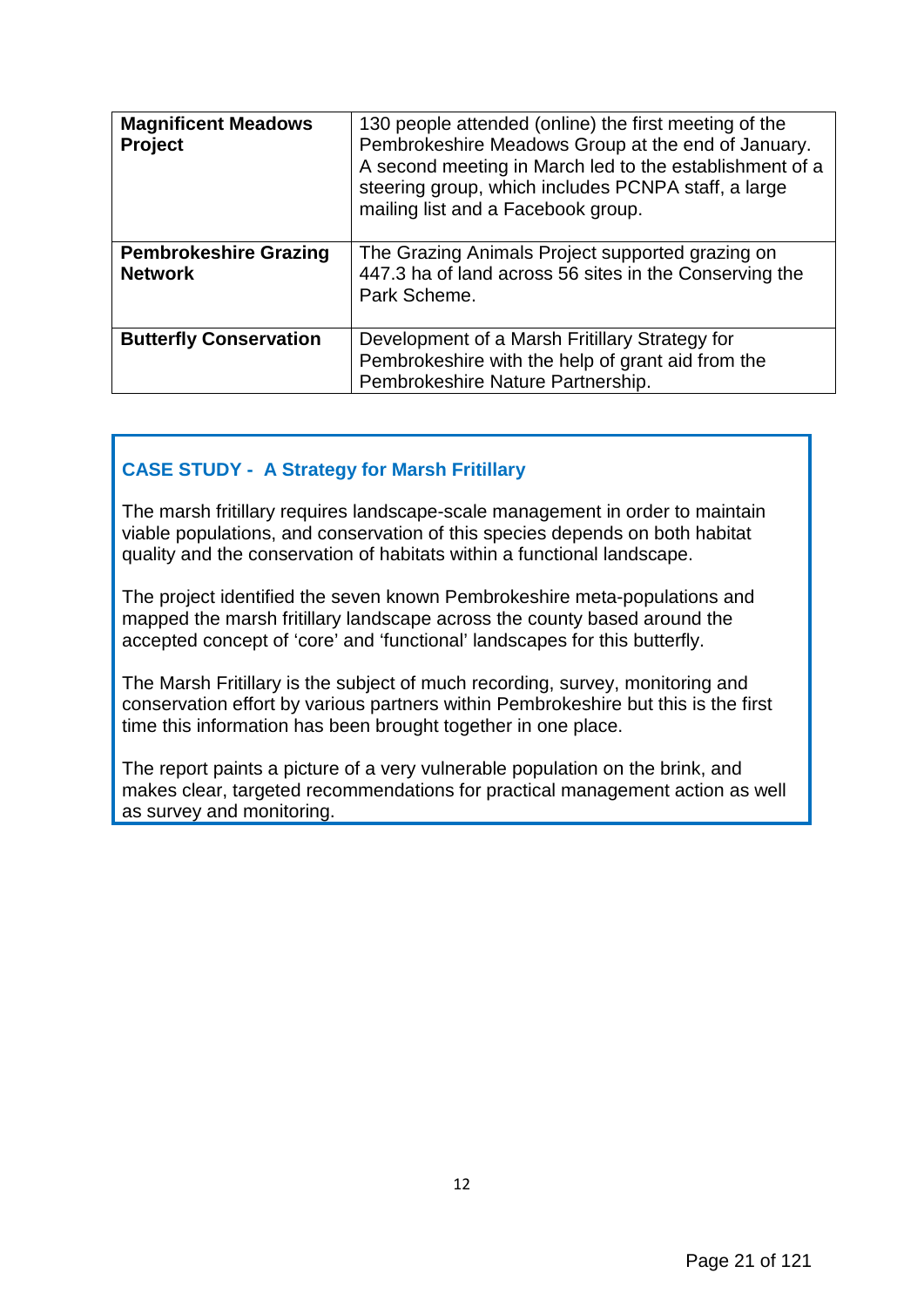

# **2.2 Marine Partnerships**

| <b>Welsh Government</b>       | The Authority continues to represent Pembrokeshire Coast     |
|-------------------------------|--------------------------------------------------------------|
|                               | and Snowdonia National Parks on the Welsh Government         |
|                               | Marine Protected Area Management Steering Group.             |
| <b>Milford Haven Waterway</b> | The group was able to complete the planned rocky shore and   |
| <b>Environmental Steering</b> | shelduck surveys planned for the season around the           |
| Group                         | lockdown rules. The group has recently commissioned a        |
|                               | review of 30 years of shelduck data by the British Trust for |
|                               | Ornithology.                                                 |
|                               | https://www.mhwesg.org.uk/                                   |
| <b>Pembrokeshire Marine</b>   | The Authority continues to contribute to conservation of     |
| <b>Special Area of</b>        | European Marine Sites via the Relevant Authority Groups for  |
| <b>Conservation (SAC),</b>    | Pembrokeshire Marine Special Area of Conservation,           |
| <b>Cardigan Bay SAC and</b>   | Cardigan Bay Special Area of Conservation and Carmarthen     |
| <b>Carmarthen Bay and</b>     | Bay and Estuaries European Marine Sites.                     |
| <b>Estuaries European</b>     |                                                              |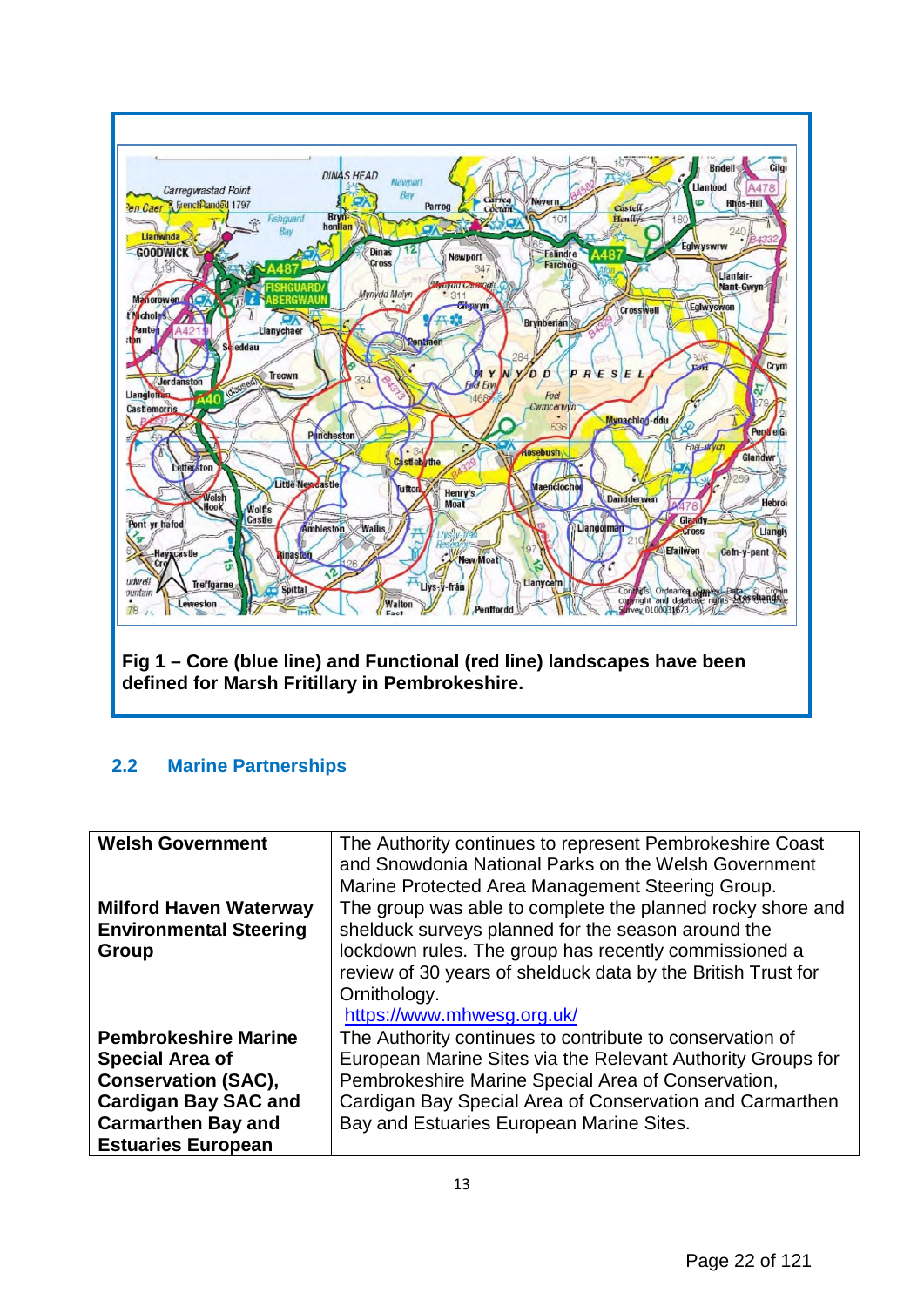| <b>Marine Sites Relevant</b>    | All the European Marine Sites officers input to national work   |  |  |
|---------------------------------|-----------------------------------------------------------------|--|--|
| <b>Authorities Groups</b>       | streams of relevance such as advising the Wales Marine          |  |  |
|                                 | Protected Areas Management Steering Group, contributing to      |  |  |
|                                 | NRW's condition improvement project and sharing                 |  |  |
|                                 | information and experience on a UK level with other marine      |  |  |
|                                 | protected area practitioners. Some highlights are given         |  |  |
|                                 | below.                                                          |  |  |
| (Surveying the Waterway         | The Authority received funding from Welsh Government in         |  |  |
| <b>Environment for</b>          | December 2020 to support the Pembrokeshire Marine SAC           |  |  |
| <b>Pollution Threats)</b>       | Officer to undertake a further phase of the award-winning       |  |  |
| (SWEPT)                         | citizen science based SWEPT project and to support a similar    |  |  |
|                                 | initiative in the Nevern catchment - the Catchment Level        |  |  |
|                                 | Environmental Action Network (CLEAN). A second phase of         |  |  |
|                                 | the CLEAN project has been proposed.                            |  |  |
| <b>Seagrass Ocean Rescue</b>    | The Pembrokeshire Marine SAC Officer, with Pembrokeshire        |  |  |
|                                 | Coastal Forum, assisted Seagrass Ocean Rescue (a joint          |  |  |
|                                 | venture between Sky Ocean Rescue, WWF and Swansea               |  |  |
|                                 | University) with stakeholder planning and engagement for        |  |  |
|                                 | their pioneering seagrass regeneration project. Following       |  |  |
|                                 | intensive local community liaison and licensing, the project    |  |  |
|                                 | successfully planted 750,000 seeds in an agreed area in Dale    |  |  |
|                                 | Bay in late February/early March 2020.                          |  |  |
|                                 |                                                                 |  |  |
|                                 | Swansea University continue to monitor the site in 2021 to      |  |  |
|                                 | assess overall germination success. Following a monitoring      |  |  |
|                                 | site visit in early September, reports are that good seagrass   |  |  |
|                                 | growth has been found and is on a path to successfully cover    |  |  |
|                                 | the planned area.                                               |  |  |
|                                 |                                                                 |  |  |
|                                 | A thorough report summarizing the lessons learnt from the       |  |  |
|                                 | project has been submitted to WWF who commissioned the          |  |  |
|                                 | stakeholder engagement work. The SAC Officer has also           |  |  |
|                                 | been working with Project Seagrass to help facilitate future    |  |  |
|                                 | seagrass restoration in Wales including setting up a Welsh      |  |  |
|                                 | Seagrass Network.                                               |  |  |
| <b>Wildlife Trust for South</b> | Provision of guidance and awareness raising (funded by the      |  |  |
| and West Wales                  | Authority) to reduce the impacts of light pollution on Manx     |  |  |
|                                 | shearwaters, liaising with the Wildlife Trust for South and     |  |  |
|                                 | West Wales and industry. This contributes to wider              |  |  |
|                                 | discussions on the benefits of the Dark Skies initiative.       |  |  |
|                                 |                                                                 |  |  |
| <b>Pembrokeshire Coastal</b>    | Contributing to marine and coastal recreation management        |  |  |
| <b>Forum</b>                    | including inputting to the Wales Activity Mapping project led   |  |  |
|                                 | by Pembrokeshire Coastal Forum mapping risks to marine          |  |  |
|                                 | conservation features from recreational activities, and         |  |  |
|                                 | delivering rocky shore training to outdoor providers as well as |  |  |
|                                 | sitting on the recreation plan group.                           |  |  |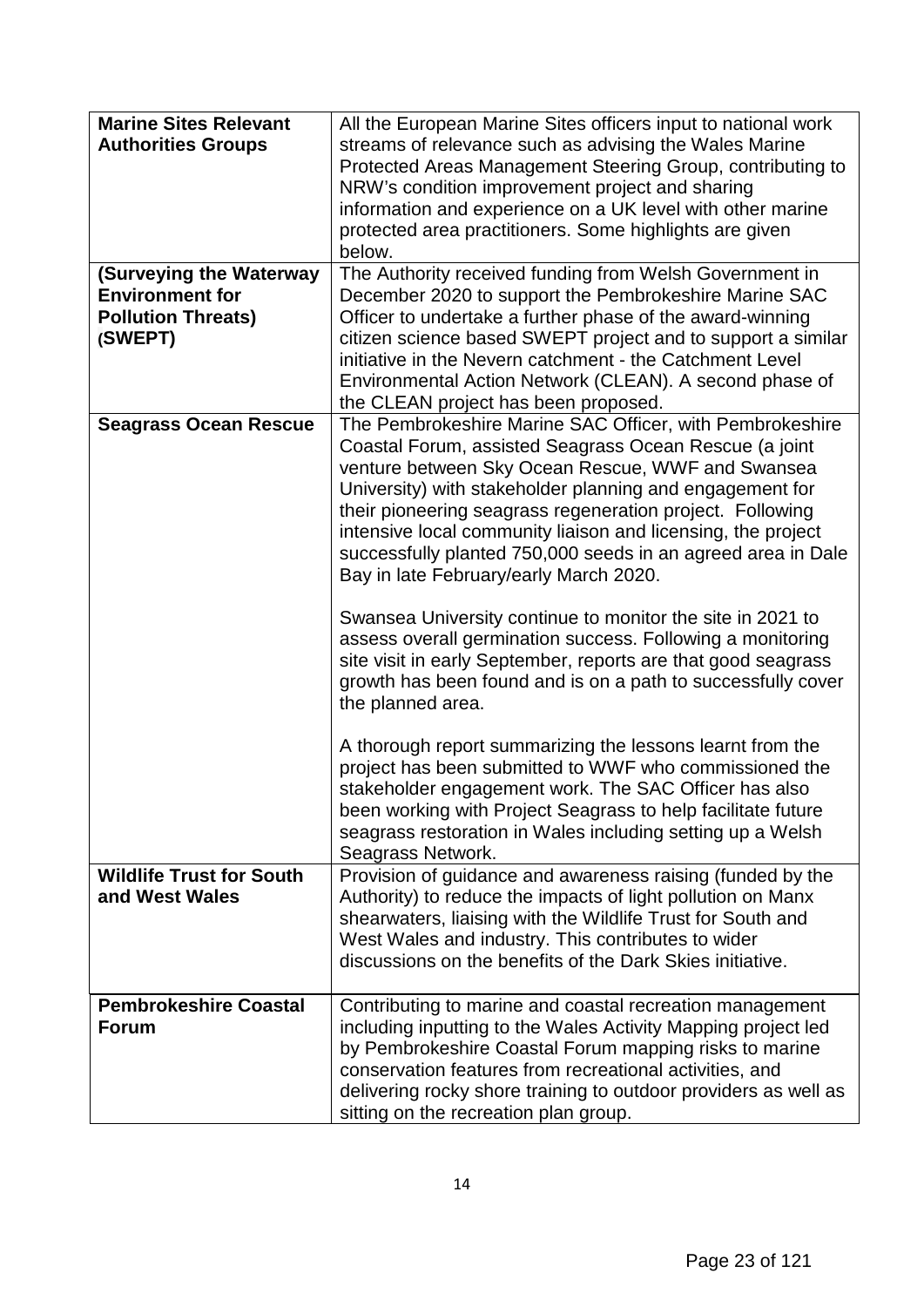| <b>Natural Resources Wales</b>   Assisting NRW with their bait digging management review of |  |  |
|---------------------------------------------------------------------------------------------|--|--|
| The Gann (still underway).                                                                  |  |  |
| Feeding into native oyster regeneration planning within the                                 |  |  |
| Milford Haven waterway with NRW.                                                            |  |  |

# **3. Monitoring and research**

# **3.1 Chough Monitoring and data analysis**

3.1.1 The annual chough monitoring programme was successfully carried out in full compliance with local lockdown measures, largely piecing together a picture from information collected by those who lived close to nests sites or those who had legitimate reasons for being out on the coast. The last full gap in the dataset is during the foot and mouth outbreak in 2001.

3.1.2 The RSPB carried out an analysis of the Pembrokeshire dataset alongside datasets for chough elsewhere in Wales. This is the first time this long-running dataset been statistically analysed. The picture for Pembrokeshire shows a stable population against a background of declines elsewhere in Wales. We are now looking at the feasibility of further analysis to help us ascertain the reasons for this, including whether our conservation land management impacts have played a role.

# **CASE STUDY - Long term datasets – Data on breeding shelduck**

Surveys of summer shelduck populations were one of the first of a series of long running environmental projects to be funded by the Milford Haven Waterway Environmental Surveillance Group (MHWESG) back in the early 1990's. Although there are many surveys of the wintering populations of shelduck around the UK the British Trust for Ornithology believe this dataset on breeding shelduck is unique to Wales.

The dataset was robust enough to produce trends in the numbers of ducklings broods and adults on the Waterway. The trends broadly matched each other with a large peak in number followed by a decline and then a smaller peak, and then a decline below initial count

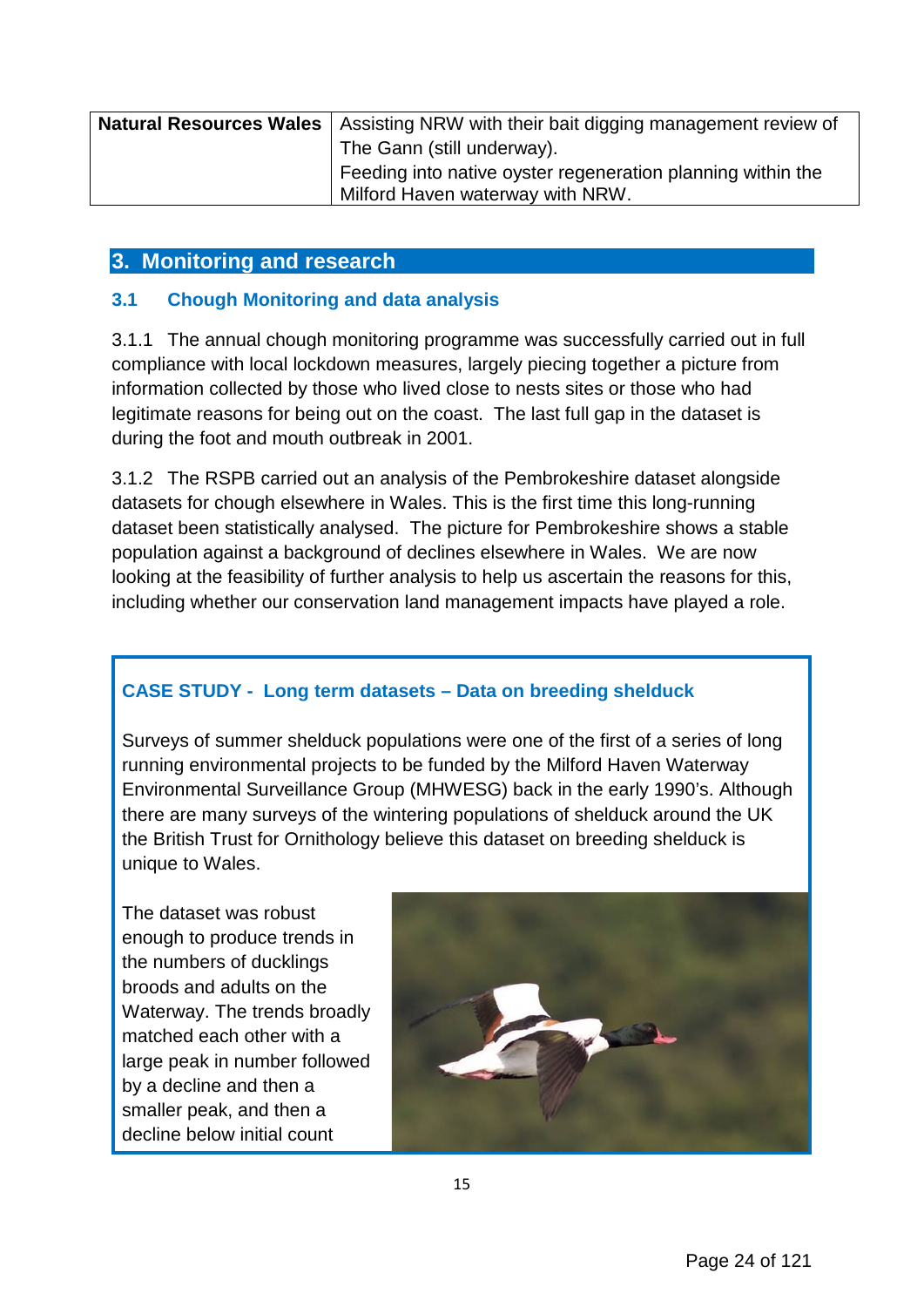figures followed finally by an increase returning to the approximate population size counted at the beginning of the records.

Trends were well correlated with national trends in overwintering shelduck populations however there is considerable interest in future analyses that may help to increase our poor level of knowledge and understanding of this species nationally.

Paul Howells (Dragon LNG Ltd and MHWESG chair) commented that "the study of summer shelduck in the estuary has created a lengthy dataset that will, if continued, allow future researchers to assess and interpret the impact of environmental change in the estuary. We are benefiting now from the foresight that members of the MHWESG had nearly 3 decades ago to understand the relevance of long-term monitoring.

# **4. Conservation Policy and the Future for Agriculture**

4.1 In 2016, a representative range of habitats and species in Pembrokeshire was assessed for condition and likely trend. Those assessed as in good condition and / or with an improving trend had all been the subject of sustained conservation effort. The majority of habitats and species assessed were in poor or moderate condition and the overall trend is one of decline.

4.2 Most conservation effort is scalable, but resources are needed to influence the management of more agriculturally-productive farmland. Agricultural support schemes need to reward the production of public goods and widen participation in ecological restoration across Wales.

4.3 Welsh Government's proposed Sustainable Farming Scheme will be critical to this, and would potentially contribute to impacts specified in the National Park Management Plan as well as providing a potential new income stream to land managers if Britain exits from the European Union.

4.4 Welsh Government has published a Summary of Responses and a Policy [Response](https://gov.wales/sites/default/files/consultations/2021-09/agriculture-wales-bill-our-response-forward-plan.pdf) on the consultation on the Agriculture (Wales) White Paper. The latter proposes the following timeline:

- 2022 Introduce the Agriculture Bill and a draft of the Sustainable Farming Scheme. Begin the next phase of co-design and launch a range of interventions which will run until the Sustainable Farming Scheme is launched in 2025. These interventions will help prepare farmers for Scheme entry and also pilot new processes to inform delivery. A new scheme to fund woodland creation will be launched, with separate funding to plan woodland projects.
- In Spring 2023, following co-design and subject to the Agriculture Bill receiving Royal Assent, Welsh Government will launch a final consultation on the Sustainable Farming Scheme and Welsh Government's transitional plans to move from the Basic Payment Scheme. A final decision on implementation will be made once Welsh Government has considered the responses to this consultation.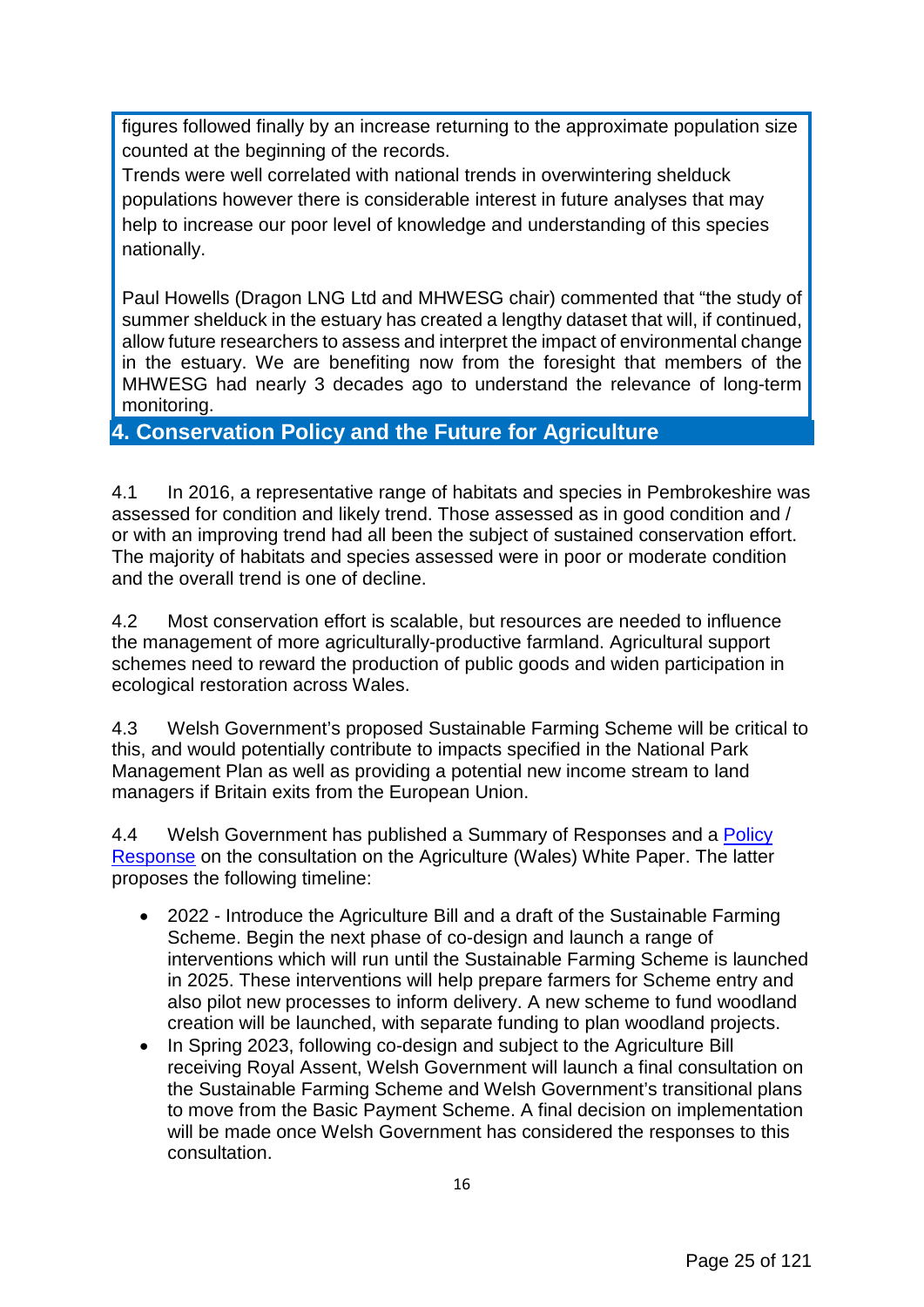- In 2024 Welsh Government will launch an outreach programme to engage with farmers on the Sustainable Farming Scheme through a range of demonstration events, workshops and surgeries. The process of entering farmers into the new Scheme will begin, with Farm Sustainability Reviews.
- It is Welsh Government's intention to open the Sustainable Farming Scheme in January 2025. This will be followed by a multi-year transition period to enable those farmers who receive payments through the Basic Payment Scheme to transfer into the Sustainable Farming Scheme.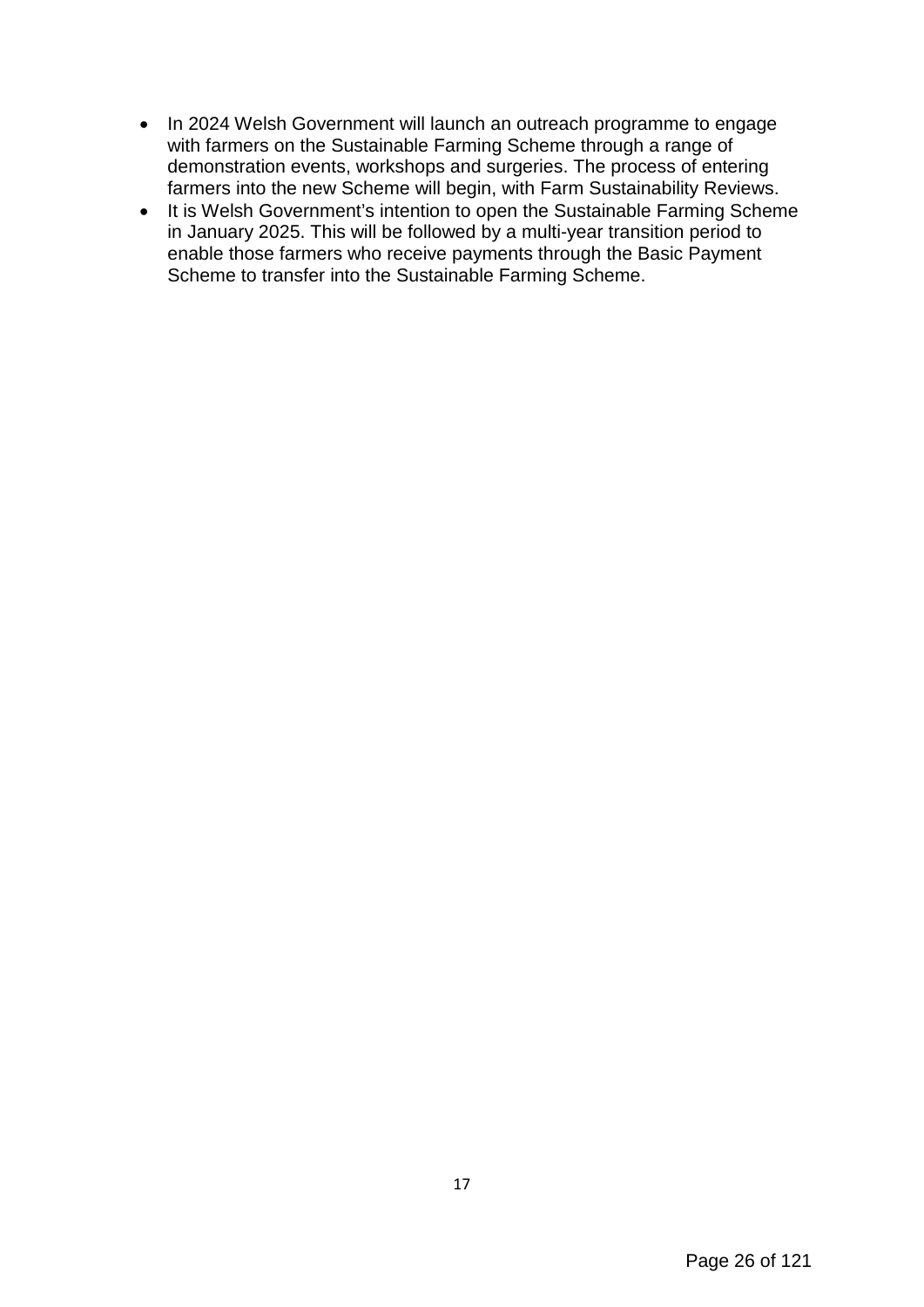# **Appendix 1 - Conservation Land Management Sites – Monitoring Methodology**

### **Method**

A formal assessment considers the species and habitats for which the site is being managed. Monitoring is different for each site depending on what we are trying to achieve through management. The timing of formal visits may be varied from year to year to assess a site with multiple features of interest.

#### **Monitoring considers two things:**

- i) The quality of the habitat which is discerned through the presence and abundance of typical positive indicator species (e.g. typical haymeadow flowers) and negative indicator species (e.g. nettles, docks) as recommended by the Joint Nature Conservation Committee. We may also consider vegetation structure in terms of sward heights or the balance of scrub to grassland where these are critical to individual species. We carry out some selected specialist species monitoring for example skylark and marsh fritillary where appropriate.
- ii) Compliance with an on-going suitability of the management regime. This will include information on the appropriate timing of management interventions, the success of individual interventions for example bracken control, and physical audit of capital items.

Relying entirely on (i) above to provide a monitoring result is fraught with difficulty. Species can often 'hang on' in habitats of declining quality and natural population fluctuations driven by the weather, or other factors outside of our control can confound the interpretation of these results.

Therefore we combine the information provided by both (i) and (ii) with the professional judgement of experienced staff to assign the site to one of three categories (Red, Amber and Green). Adding a qualitative professional judgement element has been used very successfully in nature conservation scheme monitoring and this was used by the Countryside Council for Wales' (Natural Resources Wales legacy body) rapid review of SSSIs in 2006.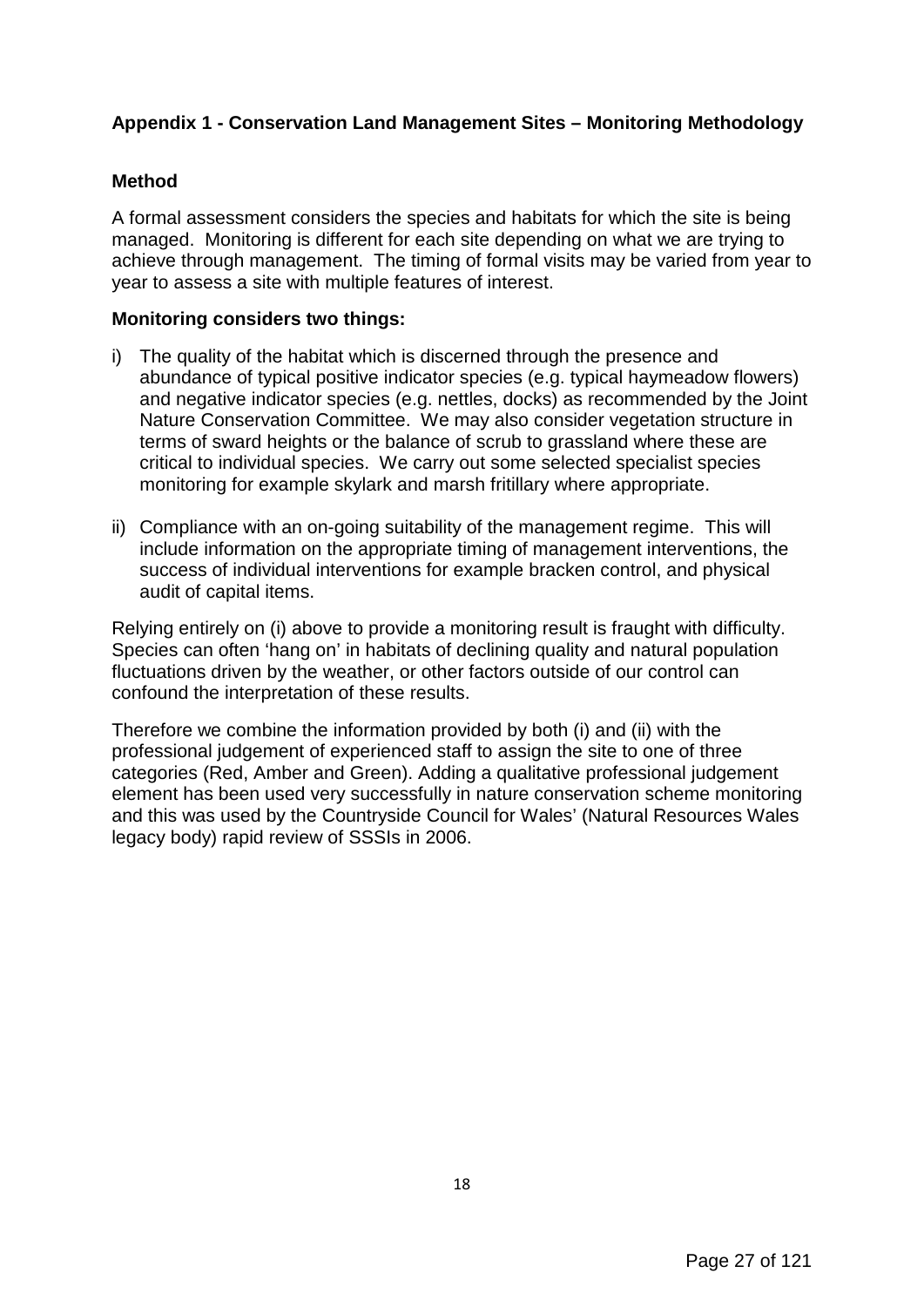# **Explanation of Monitoring Categories**

| <b>RED</b>                                                                                           | <b>AMBER</b>                                                                                                                              | <b>GREEN</b>                                                                                                                               |
|------------------------------------------------------------------------------------------------------|-------------------------------------------------------------------------------------------------------------------------------------------|--------------------------------------------------------------------------------------------------------------------------------------------|
| A site is judged to be<br>Red if:                                                                    | A site is judged to be<br>Amber if:                                                                                                       | A site is judged to be<br>Green when the<br>management regime is<br>compliant, the                                                         |
| A serious or repeated<br>breach of management<br>plan has taken place.<br><b>Damaging activities</b> | <b>Management is</b><br>considered compliant<br>and effective but the<br>conservation value of the<br>site will take time to<br>improve.  | management is effective<br>and the site is of high<br>quality and with high<br>ecological integrity.                                       |
| have taken place or<br>features of interest<br>destroyed/partially<br>destroyed.                     | There is a positive<br>direction of travel in<br>terms of quality<br>improvement but with<br>minor deviations from<br>the management plan | In the green category we<br>are often 'running to<br>stand still' as<br>maintenance of good<br>condition requires<br>continued management. |
|                                                                                                      | which may slow recovery<br>or improvement of<br>conservation value.                                                                       | Such sites may slip back<br>to Amber if the land<br>changes hands or the<br>owners' circumstances<br>change.                               |
|                                                                                                      | <b>Management is</b><br>compliant but our<br>recommended<br>management is not<br>producing the expected<br>results.                       |                                                                                                                                            |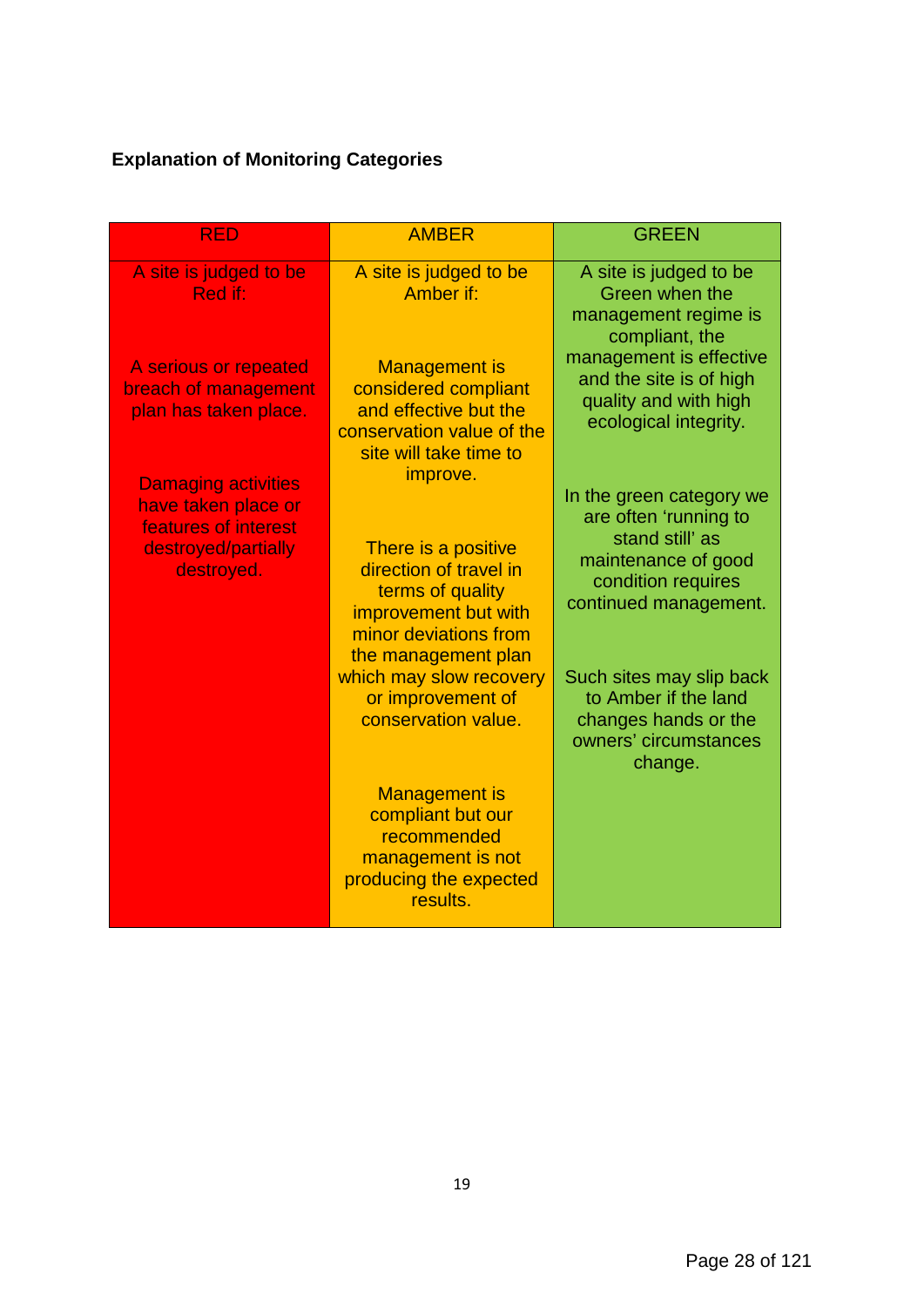| <b>Our response:</b>                                                                                  | Our response:                                                                                                                                                                                                                                   | Our response:                                                                                                                                        |
|-------------------------------------------------------------------------------------------------------|-------------------------------------------------------------------------------------------------------------------------------------------------------------------------------------------------------------------------------------------------|------------------------------------------------------------------------------------------------------------------------------------------------------|
| <b>The Authority will make</b><br>a judgement on whether<br>to continue involvement<br>with the site. | In the first case, the<br>positive feedback is<br>provided to the<br>landowner.                                                                                                                                                                 | Green sites may stay<br>with the scheme<br>requiring smaller<br>amounts of intervention.<br>For example a site which                                 |
|                                                                                                       | In the second case we<br>communicate with the<br>landowner regarding<br>ideal management<br>practice and reasons for<br>deviation, perhaps                                                                                                      | had capital expenditure<br>such as gates and scrub<br>control may now only<br>need a small amount of<br>on-going assistance with<br>grazing animals. |
|                                                                                                       | looking for alternatives.<br>In the third case we<br>would work with the<br>landowner to experiment<br>with management. This<br>is standard practice in<br>nature conservation<br>management and is<br>referred to as 'adaptive'<br>management. | For some sites continued<br>support may be the only<br>option for retaining the<br>conservation interest of<br>the site.                             |

Some of the detail of these responses are only relevant to the Conserving the Park scheme, but the broad principles apply across all the Authority's conservation portfolio.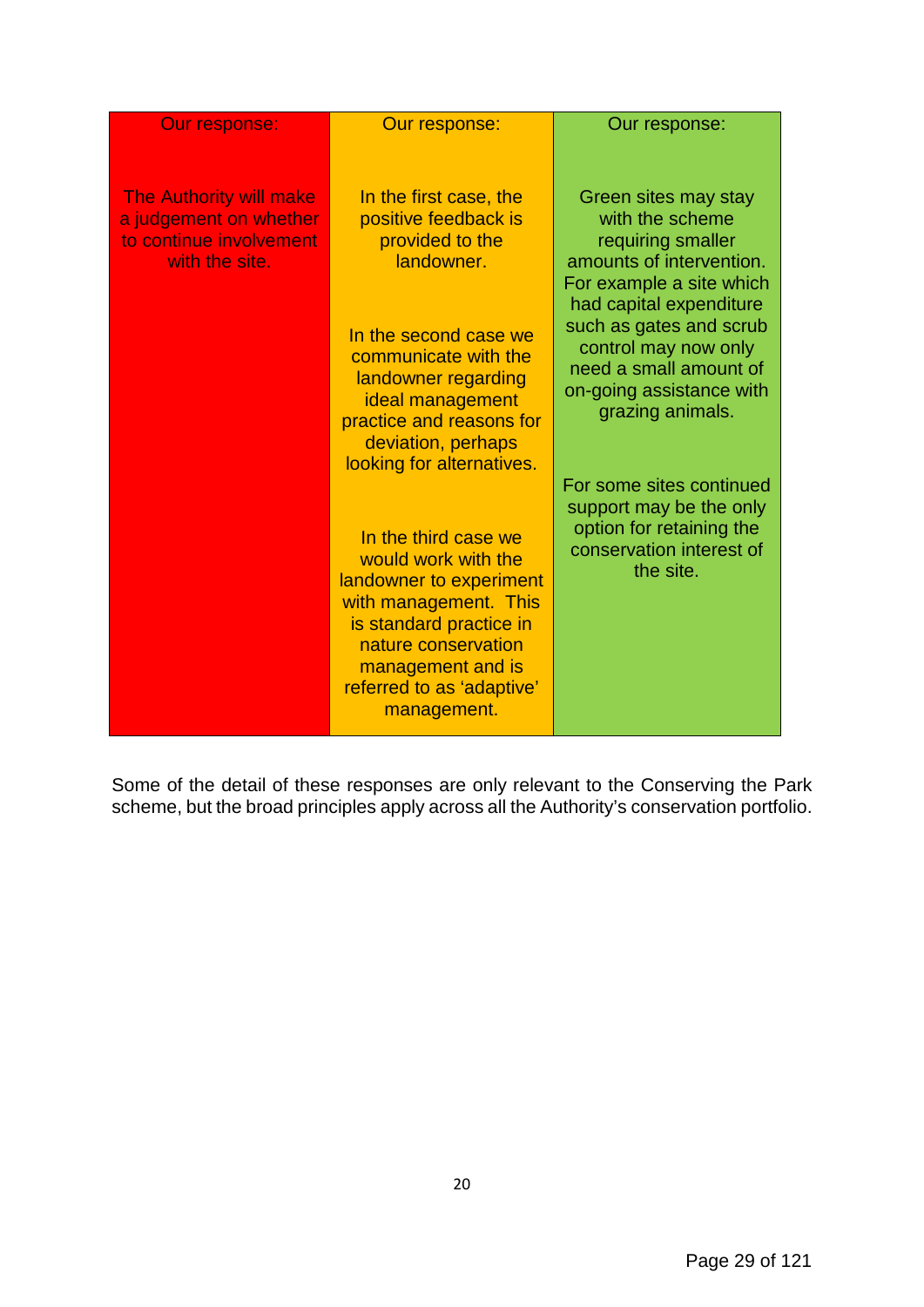# **Appendix 2 'Conserving the Park' Scheme**

# **Background**

'Conserving the Park' is Pembrokeshire Coast National Park Authority's flagship scheme for working with private landowners within the National Park. It has proved a powerful tool in delivering practical land management for key habitats and species and is our key vehicle for delivering first purpose conservation objectives in the National Park Management Plan, the Authority's Corporate and Resources Plan and the Pembrokeshire Nature Partnership's Local Biodiversity Action Plan / Nature Recovery Action Plan.

Conserving the Park evolved from the highly successful 'Conserving the Coastal Slopes' project, which was the practical answer to the Authority's Chough Conservation Strategy. Further background on this project can be obtained from the excellent project report, which neatly outlines the challenges for conservation management of semi-natural habitats within the National Park and which is as relevant today as it was in 2002.

#### **Why is it needed?**

Habitats such as flower-rich grasslands, marshy grasslands and woodlands and coastal slopes all contribute to the rich diversity of wildlife in the National Park. These semi-natural habitats suffer from a range of issues such as land abandonment, inappropriate stock, lack of grazing and lack of traditional vegetation management.

Outside of designated areas there are gaps in the support available to landowners who aspire to manage their land for the benefit of wildlife. The Conserving the Park scheme aims to fill these gaps, and also to facilitate access to other sources of support and to add value where possible. It is important to note that the scheme is not intended to compete with, or replace, existing schemes.

The scheme supports community spaces such as churchyards, which often hold remnants of ancient flower-rich grassland. Volunteers help out with the annual cut and rake which produces an abundance of spring and summer flowers and excellent pollinator habitat at Stackpole Churchyard.

#### **How does the scheme work?**

Landowners enter the scheme by two main avenues. They may see the scheme information on our flyers or on our website and contact us directly, or as is often the case they are referred to us by one of our partners, for example NRW.

Sites are visited and assessed for current conservation value and condition and their potential to deliver conservation outcomes for priority habitats and species.

The list of priority habitats and species has been taken from the Local Biodiversity Action Plan for Pembrokeshire which provides action plans for European Annex 1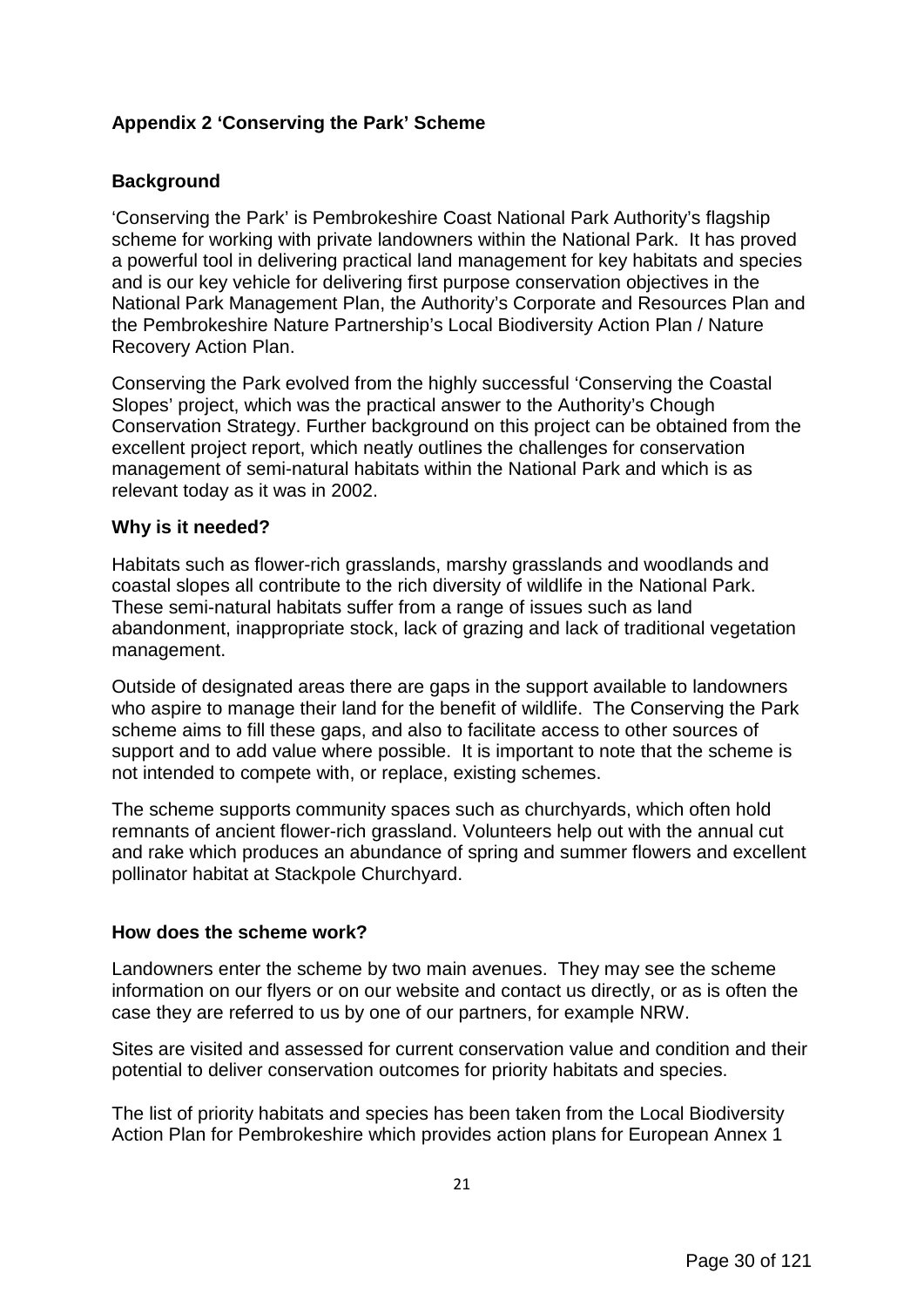habitats and Annex 2 species and UK Biodiversity Action Plan habitats and species in Pembrokeshire, as well as those of local concern.

The Pembrokeshire Nature Partnership consists of a wide range of statutory and non-governmental organisations and voluntary organisations. The Local Biodiversity Action Plan is regularly updated and reviewed by a core steering group of key partners including NRW, Pembrokeshire Coast National Park Authority, Pembrokeshire County Council and the Wildlife Trust of South and West Wales ensuring information is relevant and up to date. A list of priority habitats and species can be found in Appendix 1 of the Local Biodiversity Action Plan. Please click:

[https://www.pembrokeshire.gov.uk/biodiversity/pembrokeshire-nature-partnership](https://www.pembrokeshire.gov.uk/biodiversity/pembrokeshire-nature-partnership-plans-and-guidance)[plans-and-guidance](https://www.pembrokeshire.gov.uk/biodiversity/pembrokeshire-nature-partnership-plans-and-guidance)

#### **Process**

Check the site is eligible by deciding whether it supports/is capable of supporting priority habitats and species.



Identify the ideal management regime.



Management and toolkit support agreed with the owner and site enters the scheme. Annual monitoring provides owners with ongoing support and progress updates on their management.